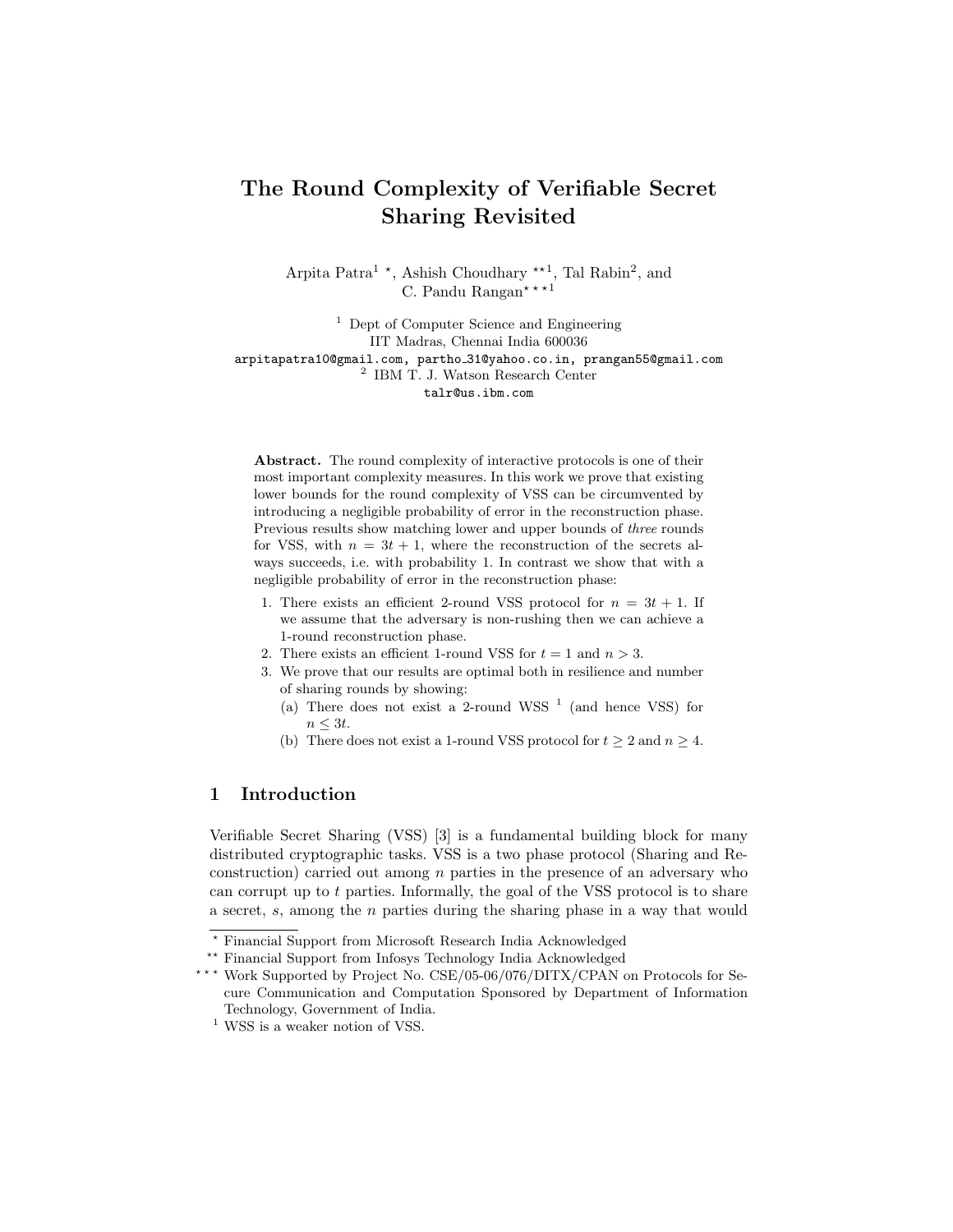later allow for a unique reconstruction of this secret in the reconstruction phase, while preserving the secrecy of s until the reconstruction phase.

Due to the central importance of VSS in the context of many cryptographic protocols such as multiparty computation, Byzantine agreement, etc, the problem has drawn much attention over the years  $(e.g. [12, 1, 2, 7, 8, 18, 5, 4, 6])$  and many aspects of the problem have been studied. Round complexity is one of the most important complexity measures of interactive protocols. The study of the round complexity of VSS in the information theoretic security setting, i.e. under the assumption of a computationally unbounded adversary, was initiated by Gennaro et al. [11]. Their investigation was conducted under the assumption that the protocols are error-free. They refer to the round complexity of VSS as the number of rounds in the sharing phase and prove that a 3-round error-free VSS is possible only if  $n \geq 3t+1$ , and match it with an inefficient upper bound. Fitzi et al. [10] show an optimal efficient 3-round VSS protocol in this setting. The protocol of Fitzi et al. used the broadcast channel in more than one round of the sharing phase and Katz et al. [14] showed how to achieve the same result while using a single round of broadcast. The lower bound from [11] (and the matching upper bounds) consider error-free VSS, where the VSS properties are satisfied without any probability of error.

In this work we investigate the question of whether the lower bounds for the round complexity of VSS can be overcome by introducing a negligible probability of error.

Our Results: We prove that existing lower bounds for the round complexity of VSS can be circumvented by introducing a negligible probability of error in the reconstruction phase. Specifically, we show that:

1. There exists an efficient 2-round VSS protocol for  $n = 3t + 1$ . This protocol has a 2-round reconstruction phase. If we assume that the adversary is non-rushing then we can achieve a 1-round reconstruction phase. A rushing adversary can wait to hear the incoming messages in a given round prior to sending out its own messages.

This matches the sharing phase round complexity of the best known protocols in the computational setting [9, 16] with no set-up assumptions (but note that these protocols use a one round reconstruction phase).

- 2. There exists an efficient 1-round VSS for  $t = 1$  and  $n \ge 4$ .
- 3. We prove that our results are optimal both in resilience and number of sharing rounds by proving:
	- (a) There does not exist a 2-round WSS (and hence VSS) for  $n \leq 3t$ .
	- (b) There is no 1-round VSS protocol for  $t \geq 2$  and  $n \geq 4^2$ .

Our protocols also achieve the design optimization of Katz et al. [14] and use a single round of broadcast in the sharing phase and no broadcasts at all in the reconstruction phase.

To achieve our goal of constructing a VSS protocol, we follow the structure of [18, 17], where we first design a Weak Secret Sharing (WSS) protocol and

<sup>&</sup>lt;sup>2</sup> We note that there exists a 1-round WSS protocol with  $n > 3t$  (see Appendix A).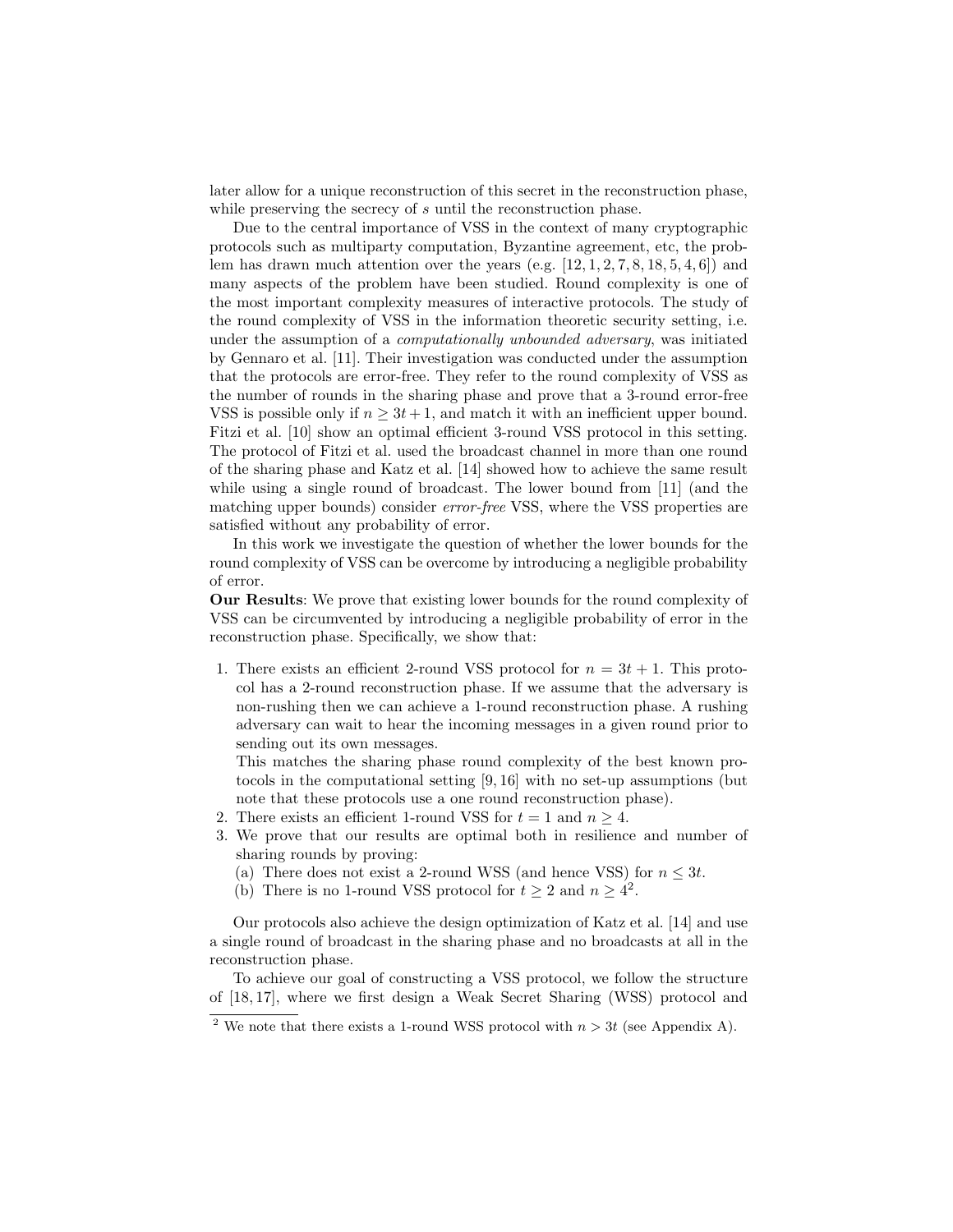then use it as a building block for VSS. Informally WSS is a primitive which satisfies the same properties as VSS except for the commitment property. VSS has a *strong commitment*, which requires that at the end of the sharing, there is a fixed value  $s^*$  and that the honest parties output this value in the reconstruction phase. In contrast, WSS has a weaker commitment property which requires that at the end of the reconstruction phase, the honest parties output  $s^*$  or NULL. The novelty of our protocol is in the specific design of the WSS component and the way we use it to build the round optimal VSS.

On the Definition of Round Complexity of VSS: As we have stated earlier, the common definition for the round complexity of VSS is the number of rounds in the sharing phase. This is a natural definition for the perfect (i.e., zero error) setting, as the reconstruction can always be done in one round (by having all parties reveal their complete view generated at the end of sharing phase). However, in our protocols we have a reconstruction phase that cannot be collapsed into a single round. This indicates that a different definition for the round complexity of VSS may be needed, which is the total number of rounds in the sharing plus the number of rounds in the reconstruction. Both the previous VSS results  $[11, 10, 14]$  and our result exhibit a VSS with a *total* of four rounds<sup>3</sup>. This introduces the question of what is the lower bound on the total number of rounds for VSS.

## 2 Preliminaries

We follow the network model of [18, 11]. Specifically, we consider a setting with n parties  $\mathcal{P} = \{P_1, P_2, \ldots, P_n\}$  that are pairwise connected by a private and authenticated channel. We further assume that all parties have access to a common broadcast channel and there exists a malicious, computationally unbounded adversary  $A_t$ , that can corrupt up to t parties, out of n parties. The adversary controls and coordinates the actions of the corrupted/faulty parties. We further allow the adversary to be rushing, i.e. in every round of communication it can wait to hear the messages of the honest parties before sending his own messages. For simplicity we describe our protocols for a static adversary, who corrupts all the parties at the beginning of the protocol. However, our results also hold for a stronger adaptive adversary. Given a security parameter  $k$ , we assume that the protocols operate with values from a finite field  $\mathbb{F} = GF(q)$ , where  $q = 2^k$ . Thus, each element of  $\mathbb F$  can be represented by k bits. Moreover, without loss of generality, we assume that  $n = poly(k)$ . The error probability of our protocols will be  $2^{-\Omega(k)}$ . We say that our protocols are efficient if the communication and computation of the parties are polynomial in the security parameter  $k$ . All the protocols presented in this paper perform computation and communication which are  $poly(k)$ . We assume the system to be synchronous. Therefore the protocols operate in a sequence of rounds, where in each round, a party performs

<sup>&</sup>lt;sup>3</sup> As the total number of rounds in both protocols is the same, the question of which protocol to use depends on the application. For applications where there is a need of more efficiency during the sharing, i.e. fewer number of rounds, the two round sharing protocol should be used.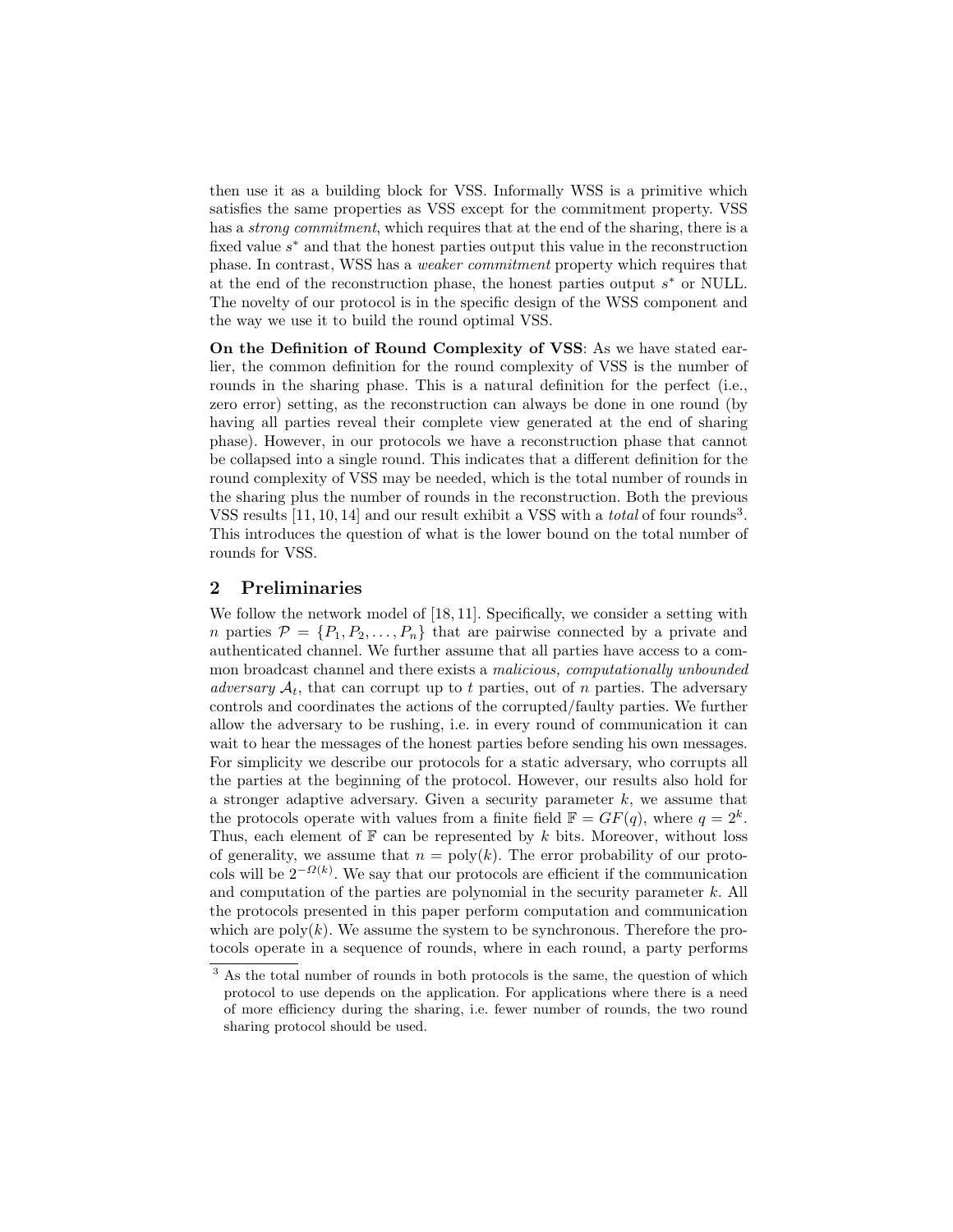some local computation, sends new messages to the other parties through the private channels and broadcasts some information over the broadcast channel, then it receives the messages that were sent by the other parties in this round on the private and broadcast channels.

## 2.1 Verifiable Secret Sharing (VSS)

We now present the definition of VSS [3]. In a VSS protocol there is a distinguished party  $D \in \mathcal{P}$ , that holds an input  $s \in \mathbb{F}$  referred to as the secret. The protocol consists of two phases, a sharing phase and a reconstruction phase. We call an n party protocol with adversary  $\mathcal{A}_t$  an  $(n, t)$ -VSS protocol if it satisfies the following conditions for dealer  $D$  holding secret  $s$ :

- Secrecy. If D is honest then the adversary's view during the sharing phase reveals no information on s.<sup>4</sup> More formally, the adversary's view is *identically* distributed for all different values of s.
- **Correctness.** If  $D$  is honest then the honest parties output  $s$  at the end of the reconstruction phase.
- **Strong Commitment.** If D is *corrupted*, then at the end of the sharing phase there is a value  $s^* \in \mathbb{F} \cup \{NULL\}$ , such that at the end of the reconstruction phase all honest parties output  $s^*$ .

NOTE: This definition is equivalent to saying that  $s^* \in \mathbb{F}$ , by fixing a default value in F, which may be output in case the reconstruction ends with a NULL. However, we prefer this presentation of the definition as to distinguish it from a stronger definition of VSS [13, 11]. The stronger definition also requires that at the end of the sharing there is a commitment to an actual value in  $\mathbb{F}$ , i.e. the dealer cannot commit to NULL, and furthermore that all parties hold a share of this actual value. Thus, using the above definition points to the fact that NULL is a possible value, instead of setting it to a default value in F.

Protocols that do not satisfy the stronger VSS definition are not suitable for use in multiparty computations. The protocols in this paper satisfy the standard VSS definition, which leave the open question of whether a 2-round VSS protocol can be designed that satisfies the stronger definition. However, when examining the round complexity of VSS as a stand alone application, the above definition is sufficient and was used in [11] (with the variation  $s^* \in \mathbb{F}$ ) to prove the lower bounds.

VSS in External Dealer Model: In the external dealer model, the system is assumed to consist of a dealer and n parties. The dealer is considered as an external party. Moreover, the adversary  $A_t$  is allowed to corrupt D and up to t additional parties. We stress that all the protocols and lower bounds presented in this paper will work for this model as well.

 $4$  If D is corrupted, then s will be known to the adversary. In such a case, the secrecy property does not apply.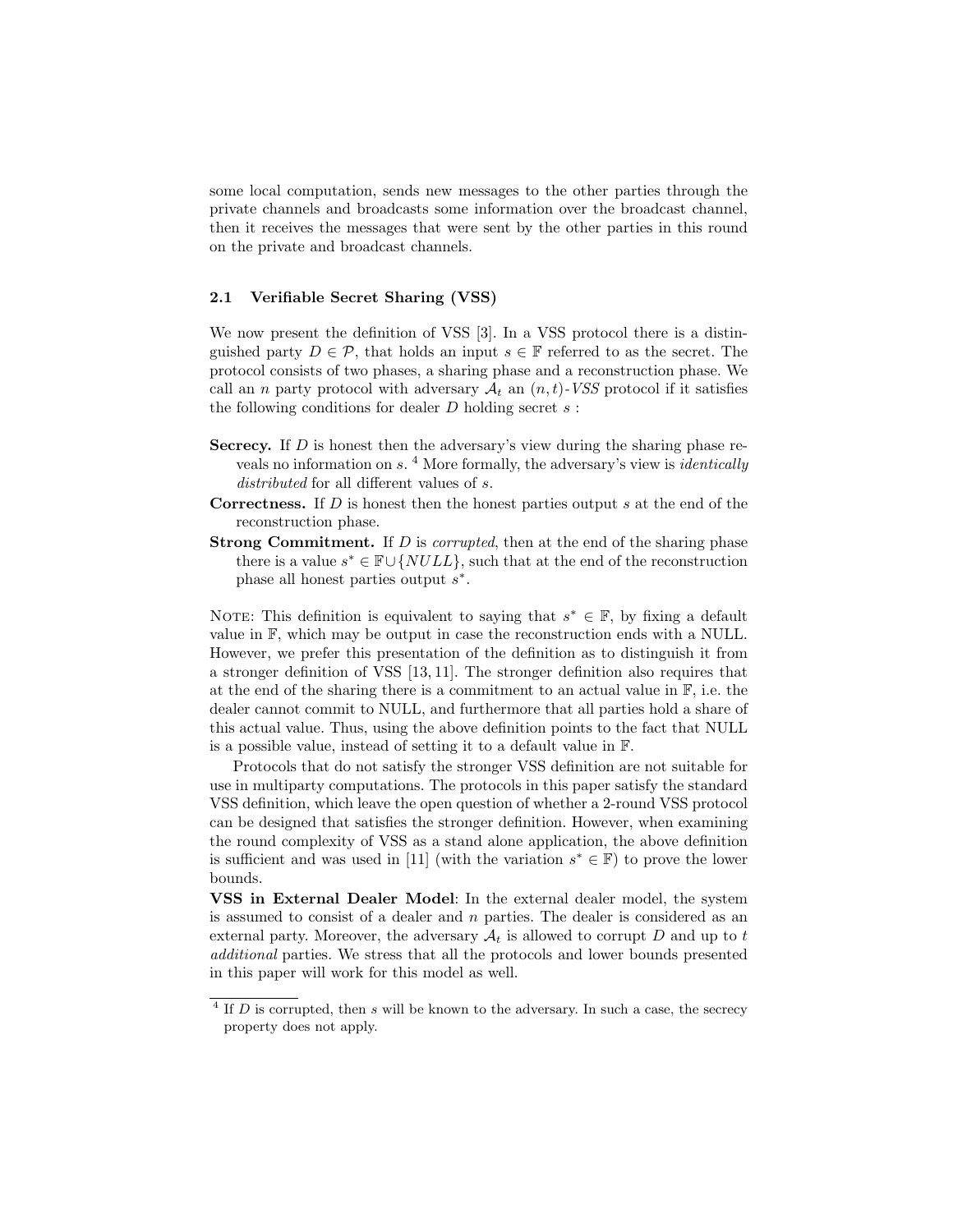## 2.2 Weak Secret Sharing (WSS)

In order to construct our VSS protocol we use another form of secret sharing called Weak Secret Sharing (WSS) [18, 17]. The setting is the same as for the VSS and the definition satisfies the Secrecy and Correctness properties. However, we relax the Commitment property as follows:

Weak Commitment. If  $D$  is faulty then at the end of the sharing phase there is a value  $s^* \in \mathbb{F} \cup \{NULL\}$  such that at the end of the reconstruction phase, each honest party will output either  $s^*$  or NULL.

Notice that it is not required that all honest parties output the same value, i.e. some may output  $s^*$  and some may output NULL. The above definition is standard and follows many of the existing definitions [17, 18, 14].

#### 2.3 Statistical VSS and Statistical WSS

We say that a VSS (WSS) protocol is a  $(1-\epsilon)$  statsitical VSS (WSS) if it achieves correctness and strong (weak) commitment with probability  $1-\epsilon$ , where given a security parameter k we have that  $\epsilon = 2^{-\Omega(k)}$ . Note that we assume secrecy to be perfect<sup>5</sup>.

# 3 Statistical-WSS, 2-Round Sharing,  $n = 3t + 1$

In this section we present our 2-round share, 2-round reconstruct statistical-WSS protocol with  $n = 3t+1$ . The protocol appears in Figure 1. For ease of exposition, we describe our protocol using multiple rounds of broadcast. We follow this with a brief description on how to modity the protocol to a variation that uses a single round of broadcast.

NOTE: Following the notation of  $[11]$ , whenever we say that dealer is disqualified during the sharing phase of WSS/VSS, we mean to say that all honest parties accept the sharing of NULL (or a default value from F) as the dealer's secret.

Before we turn to our proofs we draw the readers attention to the following interesting points that enable us to achieve the final result. The bi-variate polynomial  $F(x, y)$  (defined by D) has a tweak, the x variable is of degree  $nk + 1$ , which results in the polynomials  $f_i(x)$  being of degree  $nk + 1$  (where as this degree is typically  $t$  in other protocols). We further create a situation where these polynomials never need to be reconstructed and thus the parties need not hold large number of points on the polynomials to interpolate them. These two properties put together, enable us to give each party many evaluation points and values on these polynomials and to further allow them to expose a portion of them without exposing the underlying polynomial. In addition, we adapt an interesting technique from Tompa and Woll [20] and use secret evaluation points.

The fact that we can expose points on the high degree polynomials and that the evaluation points are secret, facilitates the cut-and-choose proof, carried out

<sup>5</sup> We conjecture that the lower bounds in this paper hold also for the case when the secrecy is statistical.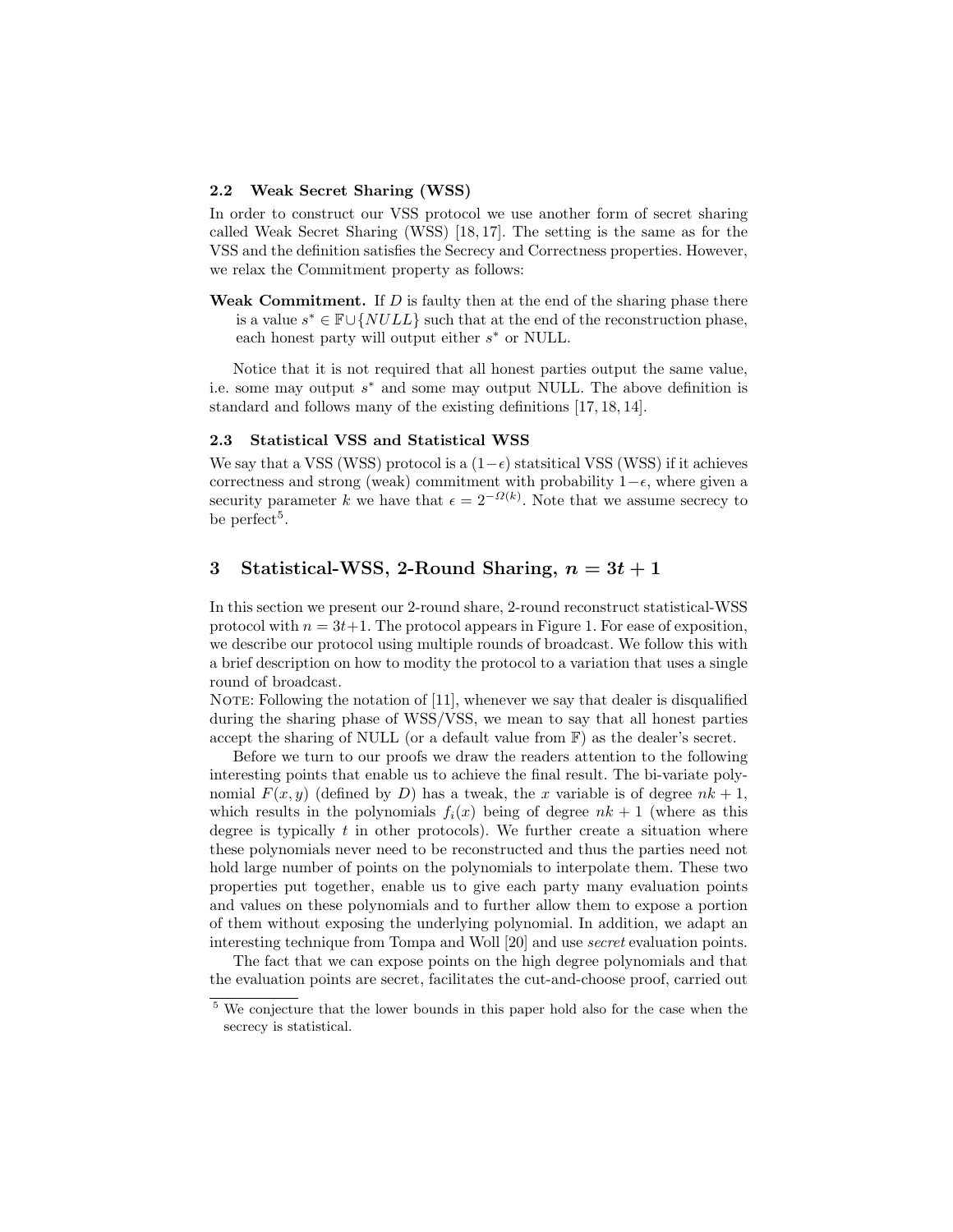#### Protocol WSS

#### Sharing Phase

#### **Local Computations:**  $D$  does the following:

- 1. Picks a random bivariate polynomial  $F(x, y)$  over  $\mathbb F$  of degree t in the variable y and degree  $nk + 1$  in the variable x, such that  $F(0, 0) = s$ .
- 2. Defines  $f_i(x) = F(x, i)$  for  $1 \leq i \leq n$ .
- 3. Picks random polynomials  $r_i(x)$  over  $\mathbb{F}$ ,  $deg(r_i(x)) = nk + 1$  for  $1 \leq i \leq n$ .
- 4. nk random, non-zero, distinct elements from F, denoted by  $\alpha_{i,1}, \alpha_{i,2}, \ldots, \alpha_{i,k}$  for  $1 \leq i \leq n$ .

#### **Round 1:** *D* sends to party  $P_i$ :

- The polynomials  $f_i(x), r_i(x)$ . Let  $f_i(0)$  be  $P_i$ 's share of D's secret s.
- The random evaluation points  $\alpha_{i,\ell}$  for  $1 \leq \ell \leq k$ .
- $a_{j,i,\ell} = f_j (\alpha_{i,\ell})$  and  $b_{j,i,\ell} = r_j (\alpha_{i,\ell})$  for  $1 \leq \ell \leq k, 1 \leq j \leq n$ .
- **Round 2:** Party  $P_i$  broadcasts the following:
	- A random non-zero value  $c_i$  and polynomial  $g_i(x) = f_i(x) +$  $c_i r_i(x), \ deg(g_i(x)) = nk + 1.^a$
	- $-$  For a random subset of indices  $\ell_1, ..., \ell_k$ , the evaluation points  $\alpha_{i,\ell_1}, ..., \alpha_{i,\ell_{\frac{k}{2}}}$  and  $a_{j,i,\ell_1}, ..., a_{j,i,\ell_{\frac{k}{2}}}$  and  $b_{j,i,\ell_1}, ..., b_{j,i,\ell_{\frac{k}{2}}}$  for  $1 \leq j \leq n$ .

#### Local Computation: For all parties:

- 1. Party  $P_i$  is accepted by party  $P_j$  if  $a_{i,j,\ell} + c_i b_{i,j,\ell} = g_i(\alpha_{j,\ell})$  for all  $\ell$  in the set of indices broadcasted by  $P_j$  in **Round 2**.
- 2. Initiate the set  $SH = \emptyset$ . Place  $P_i$  in  $SH$  if it is accepted by at least  $2t + 1$ parties.
- 3. If  $|SH| \leq 2t$  disqualify dealer D. Note that SH computed by all honest parties are identical.

#### Reconstruction Phase, 2-rounds:

**Round 1:** Each  $P_i$  in *SH* broadcasts  $f_i(x)$ ,  $deg(f_i(x)) = nk + 1$ .

**Round 2:** Each  $P_j \in \mathcal{P}$  broadcasts all the evaluation points  $\alpha_{i,\ell}$  which were not broadcasted in the sharing phase and  $a_{i,j,\ell}$  corresponding to those indices, for  $i=1,\ldots,n$ .

## Local Computation: For all parties:

- 1. Party  $P_i \in SH$  is re-accepted by  $P_i \in \mathcal{P}$  if for one of the newly revealed points it holds that  $a_{i,j,\ell} = f_i(\alpha_{j,\ell}).$
- 2. Initiate the set  $REC = \emptyset$ . Place  $P_i$  in REC if it is re-accepted by at least  $t + 1$  parties. If the shares of the parties in REC interpolate to a t degree polynomial  $g(y)$  then output  $s = g(0)$ . Otherwise output NULL.

## **Fig. 1.** (2-Round Share, 2-Round Reconstruct) Statistical-WSS,  $n = 3t + 1$

<sup>a</sup> When ever we say that a party broadcasts a polynomial of a certain degree we assume that if this is not done then the party is disqualified.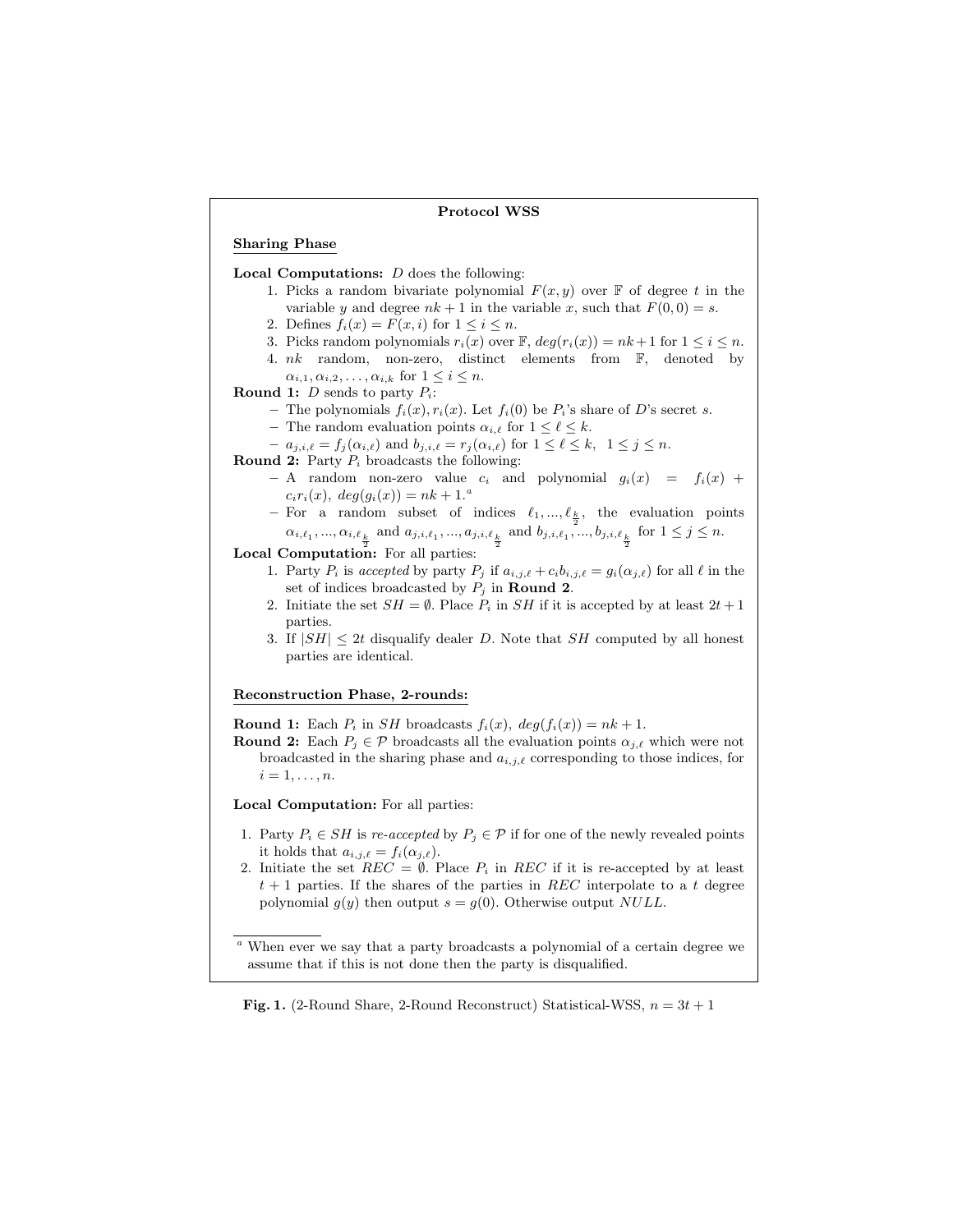by the parties in Round 2. It should be noted that if we allow rushing, then a cheating prover may try to foil the cut-and-choose proof during the sharing phase. However, surprisingly we show that this proof is sufficient for our needs and that we can deal with such faulty parties in the reconstruction phase.

# **Lemma 1.** Protocol WSS satisfies the  $(1-\epsilon)$ -correctness property.

PROOF: It is easy to see that if  $D$  is honest, then every honest party  $P_i$  is present in SH as well as in REC. Given that all honest parties are present in SH the dealer will not be disqualified during the sharing phase. In order to show that the correct secret is reconstructed, we prove that if a faulty  $P_i$  broadcast a polynomial  $\bar{f}_i(x) \neq f_i(x)$ , then with high probability  $P_i$  will not be added to REC. In order for a faulty  $P_i$  to be included in REC, it needs to be re-accepted by  $t + 1$  parties and thus by at least one honest party. The polynomial  $f_i(x)$ can agree with  $f_i(x)$  in at most  $nk + 1$  evaluation points. Without knowing the secret evaluation points of an honest party, say  $P_i$ , the probability that  $P_i$  will be re-accepted by  $P_j$  is at most  $\frac{nk}{\mathbb{F}}$ . Thus, the probability that any faulty party is in REC is  $\frac{(nk)(2t+1)(t)}{|\mathbb{F}|} \approx 2^{-\Omega(k)}$ . Hence with very high probability, the parties will reconstruct  $s = f(0)$ , which is D's secret.  $\Box$ 

Note that in the previous proof we did not claim, and in fact cannot claim, that there are no faulty parties in  $SH$ . As we allow the adversary to be rushing, it can cause faulty parties, i.e. parties that have broadcasted inconsistent polynomials (during the second round of the sharing phase), to be included in this set. This is done by waiting to hear the evaluation points of the honest parties (in the second round of the sharing phase). However, this does not affect the result of the reconstruction because the parties in SH broadcast their polynomials in the first round while the secret evaluation points of the parties are revealed only in the second round of the reconstruction.

#### **Lemma 2.** Protocol WSS satisfies the  $(1-\epsilon)$ -weak commitment property.

PROOF: To prove this lemma we need to show that in case that a faulty D was not disqualified, i.e.  $|SH| \geq 2t + 1$ , then with high probability, all the honest parties  $P_i$  that are in  $SH$  are also present in REC. If we prove this then the lemma follows immediately; we set  $D$ 's committed secrets  $s^*$  to be the constant term of the polynomial, which is defined by the interpolation of the shares of the honest parties in  $SH$  (note that  $s^*$  may be  $NULL$ ). As we require that shares of all the parties in  $REC$  define a polynomial of degree t, then either the value s<sup>\*</sup> or NULL will be reconstructed.

In order for an honest  $P_i$  to be in  $SH$  and not in REC it must be the case that at least  $2t + 1$  parties should have accepted  $P_i$  in the sharing phase but at most  $t$  of them re-accepted it in the reconstruction phase. This means that there is at least one honest  $P_j$  who accepted  $P_i$  but did not re-accept it. This implies that the data (evaluation points and values) that  $P_i$  exposed in the sharing phase satisfies the polynomial  $g_i(x)$  that  $P_i$  broadcasted during the sharing phase, but on the other hand, out of the remaining evaluation points that are used by  $P_i$  in the reconstruction phase, none satisfy the polynomial  $f_i(x)$  produced by  $P_i$ . That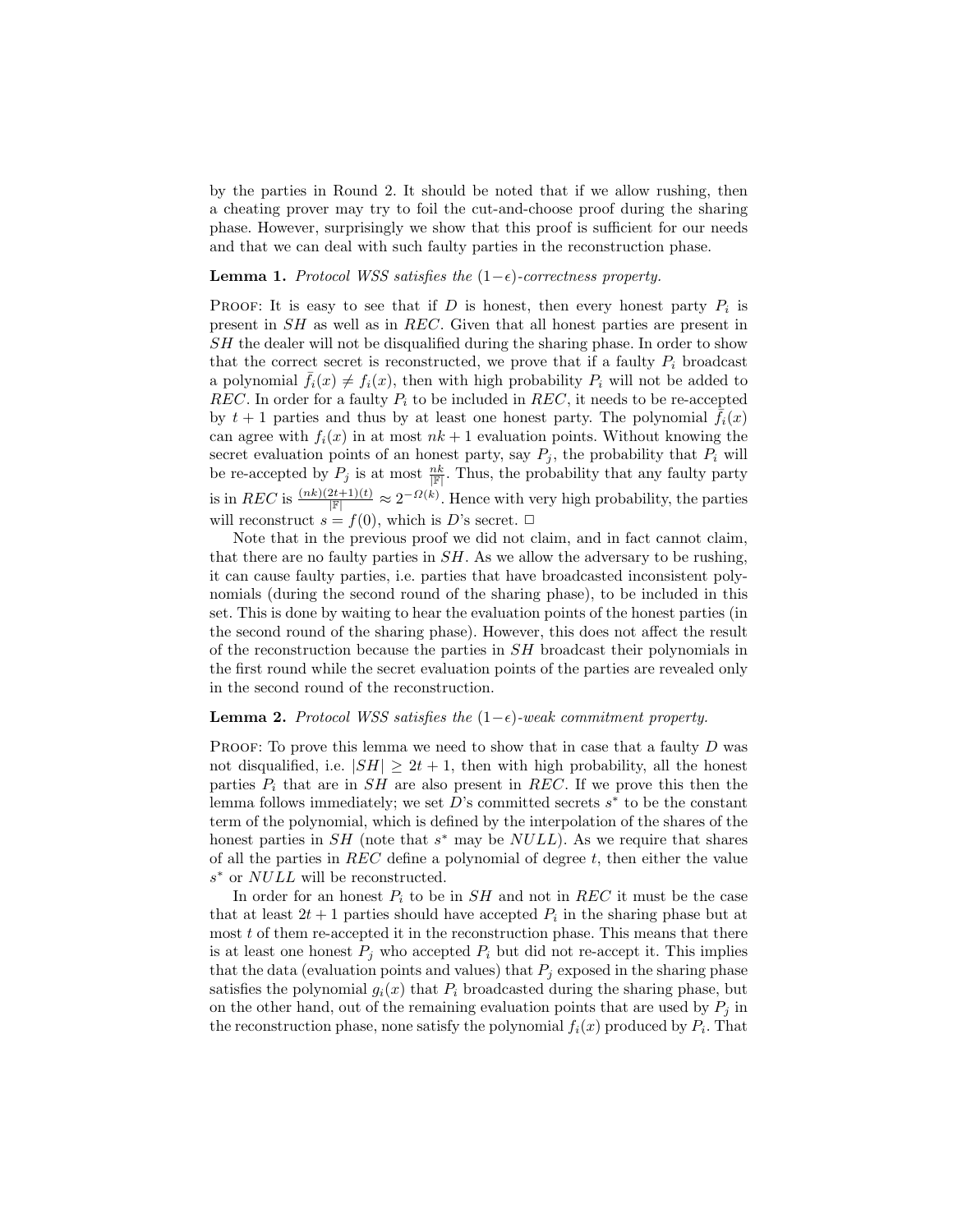is, for the selected  $\frac{k}{2}$  indices  $\ell_1, ..., \ell_{\frac{k}{2}}$ , it holds that  $a_{i,j,\ell} + c_i b_{i,j,\ell} = g_i(\alpha_{j,\ell})$  for all  $\ell$  in the set of indices  $\{\ell_1, ..., \ell_{\frac{k}{2}}\}$  and  $f_i(\alpha_{j,\ell}) \neq a_{i,j,\ell}$  for all  $\ell$  in the *remaining* set of indices. Notice that  $P_i$  chooses  $c_i$  independently of the values given by  $D$ . Also,  $P_j$  chooses the  $\frac{k}{2}$  indices randomly out of k indices. So the probability that the above event happens is  $\frac{1}{\binom{k}{k/2}} \approx 2^{-\Omega(k)}$ , which is negligible. This shows that with high probability all honest parties from  $SH$  will be included in  $REC$ , thus proving our lemma.  $\Box$ 

Lemma 3. Protocol WSS satisfies perfect secrecy.

**PROOF:** The secrecy has to be argued when  $D$  is honest. For simplicity, assume that first t parties are corrupted. So in Round 1 of the Sharing Phase, the adversary will know the polynomials  $f_1(x), \ldots, f_t(x), r_1(x), \ldots, r_t(x)$  and kt points on  $f_i(x)$  and  $r_i(x)$  for  $t + 1 \leq i \leq n$ . In **Round 2** of the **Sharing Phase**, the adversary learns  $\frac{k}{2}(2t+1)$  additional points on  $f_i(x)$  and  $r_i(x)$  for  $t+1 \leq i \leq n$ . So in total the adversary will know  $kt + \frac{k}{2}(2t+1)$  points on each of  $f_i(x)$  and  $r_i(x)$ for  $t+1 \leq i \leq n$  which is less than the degree of the polynomials  $(nk+1)$ . Thus, the constant term of the polynomials  $f_i(x)$  for  $t + 1 \leq i \leq n$  are information theoretically secure in the Sharing Phase, which further implies information theoretic security for  $s. \Box$ 

**Theorem 1.** There exists an efficient 2-round share, 2-round reconstruct  $(3t +$ 1, t) statistical-WSS protocol.

PROOF: Protocol WSS presented here achieves  $1-\epsilon$ -correctness,  $1-\epsilon$ -weak commitment and perfect secrecy. This follows from Lemma 1, 2 and 3.  $\Box$ 

IMPORTANT NOTE: There is another interesting way to interpret the computation done in the Protocol WSS. We may view this as  $D$  sharing a  $t$  degree polynomial  $g(y)$  using protocol WSS. For this, D selects the bivariate polynomial  $F(x, y)$  as in protocol WSS, such that  $F(0, y) = g(y)$ . The polynomial  $g(y)$ is the polynomial that D used to share the secret  $q(0) = F(0, 0) = s$ . The polynomial  $q(y)$  is not random but only preserves the secrecy of the constant term. Yet, this distribution of polynomials is sufficient to provide the secrecy requirements needed by our protocols.

Statistical WSS with One Round of Reconstruction: It is interesting to note that if we restrict the adversary to a non-rushing adversary then the two rounds of the reconstruction phase can be collapsed into a single round. The two rounds are needed in order to force the adversary to commit to the polynomials  $f_i(x)$  of the faulty parties prior to seeing the evaluation points, as this knowledge can enable the adversary to publish a polynomial that is re-accepted by the honest parties, which would violate the correctness of the protocol. However, if the adversary is non-rushing then this property is achieved via the synchronicity of the step. We state this in the following theorem:

**Theorem 2.** If the adversary is non-rushing then there exists an efficient 2round share 1-round reconstruct  $(3t + 1, t)$  statistical-WSS protocol.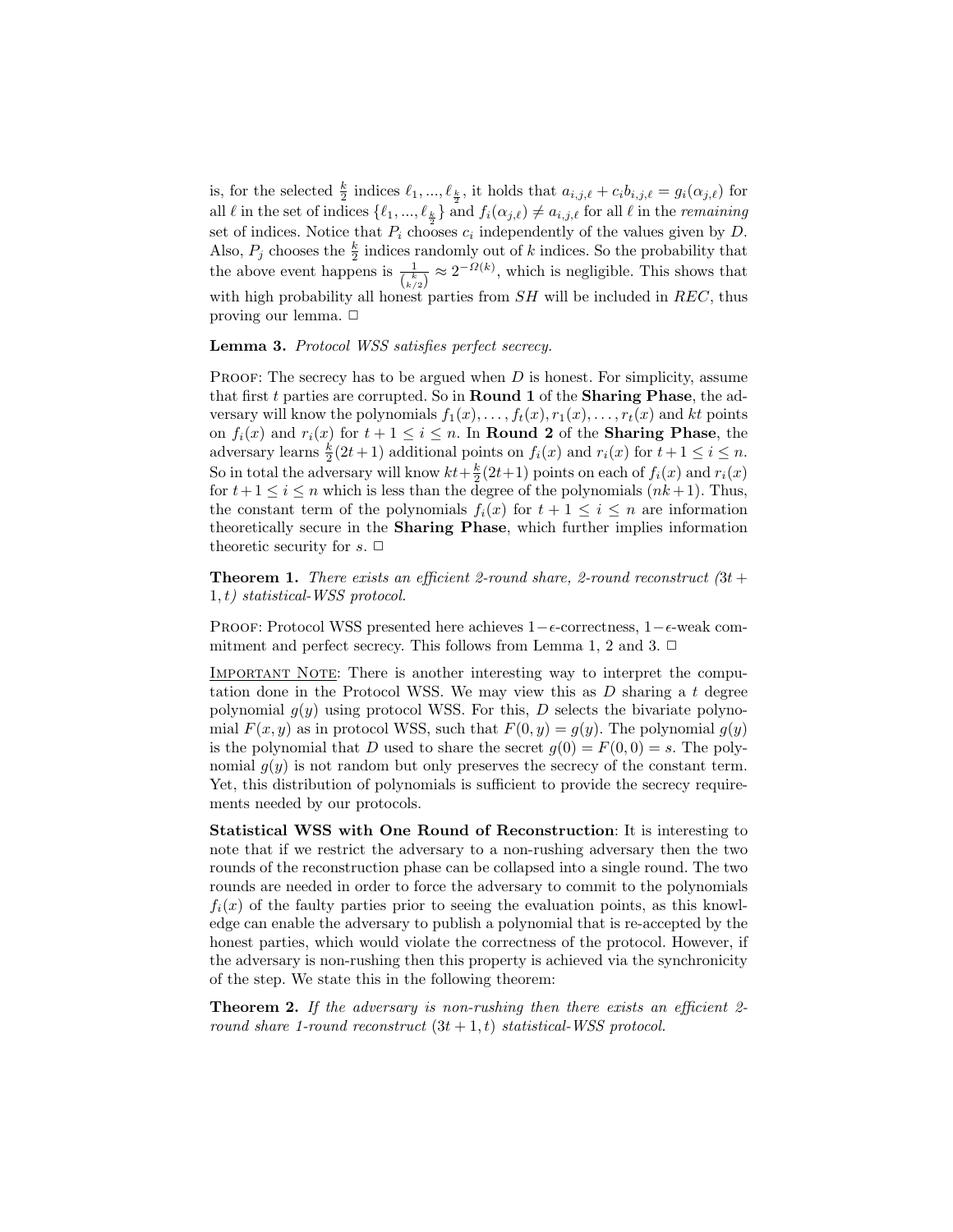Statistical WSS with One Round of Broadcast: We now show how the protocol in Fig. 1 can be modified, so that it uses only one round of broadcast. Specifically, we modify the Reconstruction Phase, so that it requires no broadcast.

## Reconstruction Phase, 2-rounds:

**Round 1:** Each  $P_i$  in *SH* privately sends  $f_i(x)$ ,  $deg(f_i(x)) = nk + 1$  to every other party.

**Round 2:** Each  $P_j \in \mathcal{P}$  privately sends all the evaluation points  $\alpha_{j,\ell}$  which were not broadcasted in the sharing phase and  $a_{i,j,\ell}$  for those indices, to all other parties.

Local Computation: For all parties it is the same as in the Protocol WSS.

This modified version of WSS preserves the  $(1-\epsilon)$ -correctness and perfect secrecy properties. It will also satisfy  $(1-\epsilon)$ -weak commitment, but *without agreement*. That is, some honest party(ies) may output the committed secret  $s^*$  while some other may output NULL.

# 4 Statistical-VSS, 2-Round Sharing,  $n = 3t + 1$

We now design a 2-round share, 2-round reconstruct  $(3t + 1, t)$  statistical-VSS protocol. We follow the general idea of [1, 11, 10, 14] of sharing the secret s with a symmetric bivariate polynomial  $F(x, y)$  where each party  $P_i$  gets the univariate polynomial  $f_i(y) = F(i, y)$  and his share is  $f_i(0)$ . The next step is for every pair of parties to verify that they have received the correct values from the dealer. However, as we have only one more round available we cannot depend on  $D$  to resolve conflicts in a third round. Thus, instead of doing the verification point wise we carry out the verification on polynomials. More specifically, party  $P_i$ initiates an execution of the WSS protoocol in the first round, to share a random polynomial  $g_i(y)$ . In the second round,  $P_i$  broadcasts the masked polynomial  $h_i(y) = f_i(y) + g_i(y)$ , while every other party broadcasts the corresponding point on  $h_i(y)$ . In fact, this verification can be viewed as an extension of the round reducing technique of pad sharing for a single value given in [11], to the sharing of polynomial, which is used as a pad for the verification of a polynomial. The VSS protocol appears in Figure 2.

Lemma 4. Protocol VSS satisfies  $(1−\epsilon)$ -correctness property.

PROOF: A simple examination of the Protocol VSS and the properties of Protocol WSS reveal that all honest parties will be in  $VSS-SH$  and thus an honest  $D$  is not disqualified during the sharing phase. To prove this lemma we need to show that when D is honest, then very with high probability, for all faulty parties  $P_i$  in VSS-SH the following holds: if at the end of  $WSS^{P_j}$ , the fixed (weak committed) value is not NULL and the shared polynomial is  $g_j(y)$ , then  $h_j(y)-g_j(y)$  is in fact polynomial  $f_j(y)$ , received by  $P_j$  from D. If we prove this, then the lemma follows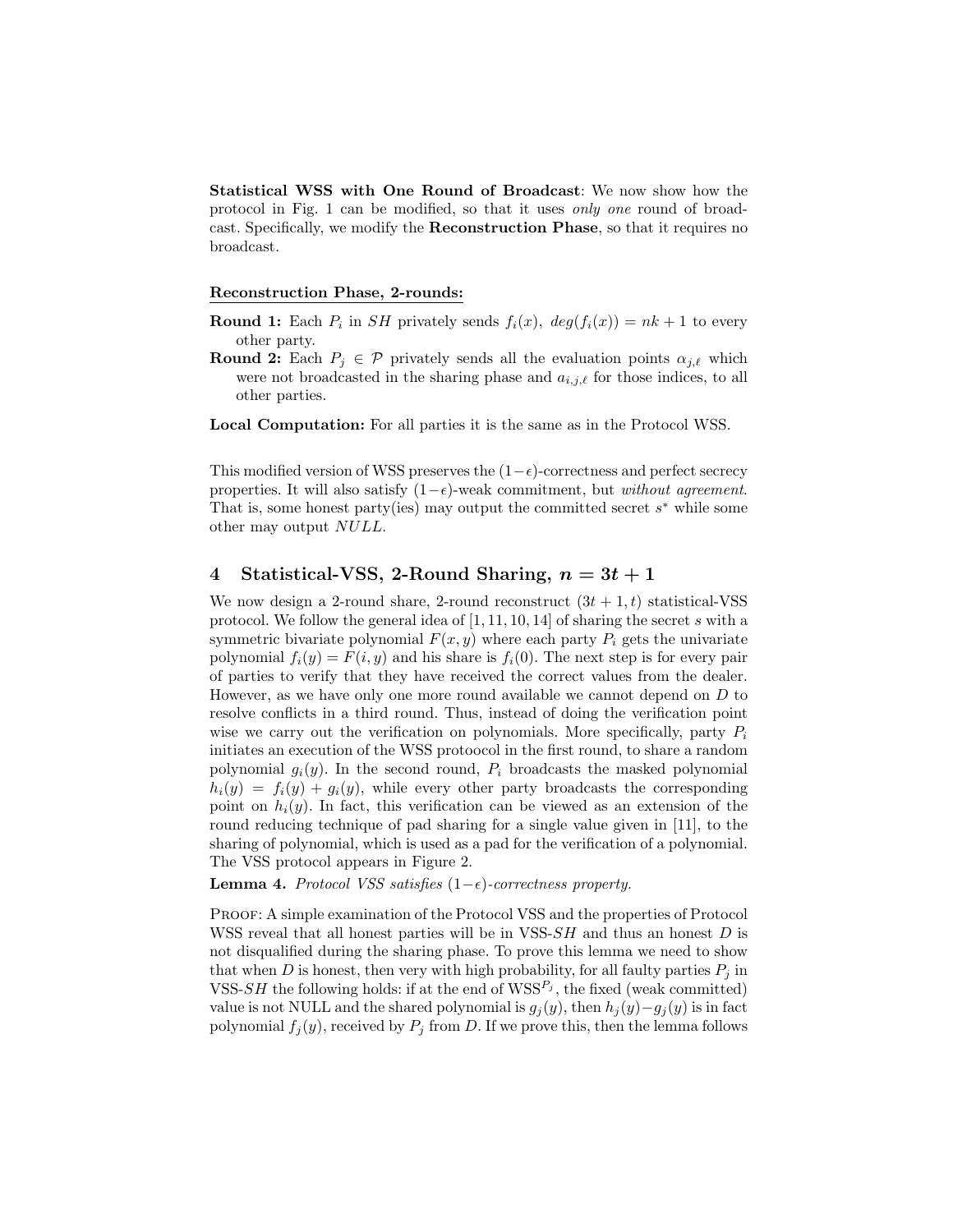## Protocol VSS

## Sharing Phase

#### Round 1:

- D selects a random symmetric bivariate polynomial  $F(x, y)$  over F of degree t in each variable such that  $F(0, 0) = s$  and sends the polynomial  $f_i(y) = F(i, y)$  to  $P_i$ .
- Party  $P_i$  initiates Round 1 of the WSS protocol to share a random  $t$  degree polynomial  $g_i(y)$ . Denote this execution by  $WSS^{P_i}$ .

#### Round 2:

- Party  $P_i$  broadcasts the polynomial  $h_i(y) = f_i(y) + g_i(y)$ ,  $deg(h_i(y)) = t$ , and values  $a_{ji} = f_i(j) + g_j(i) = f_j(i) + g_j(i)$ , for  $1 \le j \le n$ .
- Execute Round 2 of the sharing phase of each  $WSS^{P_i}$ . Let  $SH_i$  denote the set SH from this execution.

## Local Computation: For all parties

- 1. Party  $P_i$  is accepted by party  $P_j$  if  $h_i(j) = a_{ij}$ .
- 2. Let  $Accept_i$  denote the set of parties that accepted  $P_i$ .
- 3. Create the set VSS-SH. Place  $P_i$  in VSS-SH if  $|Accept_i| \geq 2t + 1$ .
- 4. Remove  $P_i$  from VSS-SH if |VSS-SH ∩  $Accept_i \cap SH_i$ |  $\leq 2t$ . Repeat, until no more parties can be removed.
- 5. If  $|VSS-SH| \leq 2t$  then disqualify D.

#### Reconstruction Phase, 2-rounds:

For all  $P_i$  in VSS-SH, execute the 2-round reconstruction phase of WSS<sup> $P_i$ </sup>. If the output of the execution is not NULL then let  $g_i(y)$  be the output from this execution.

#### Local Computation (for each party)

- 1. Initialize  $REC = VSS\text{-}SH$ .
- 2. Remove  $P_i$  from  $REC$  if the output of  $WSS^{P_i}$  is  $NULL$ .
- 3. For each  $P_i \in REC$ , define its share as  $f_i(0) = h_i(0) g_i(0)$ .
- 4. If the shares of the parties in REC define a unique polynomial  $f(x)$  of degree t then output  $f(0)$ , otherwise output NULL.

**Fig. 2.** (2-Round Share, 2-Round Reconstruct) Statistical VSS,  $n = 3t + 1$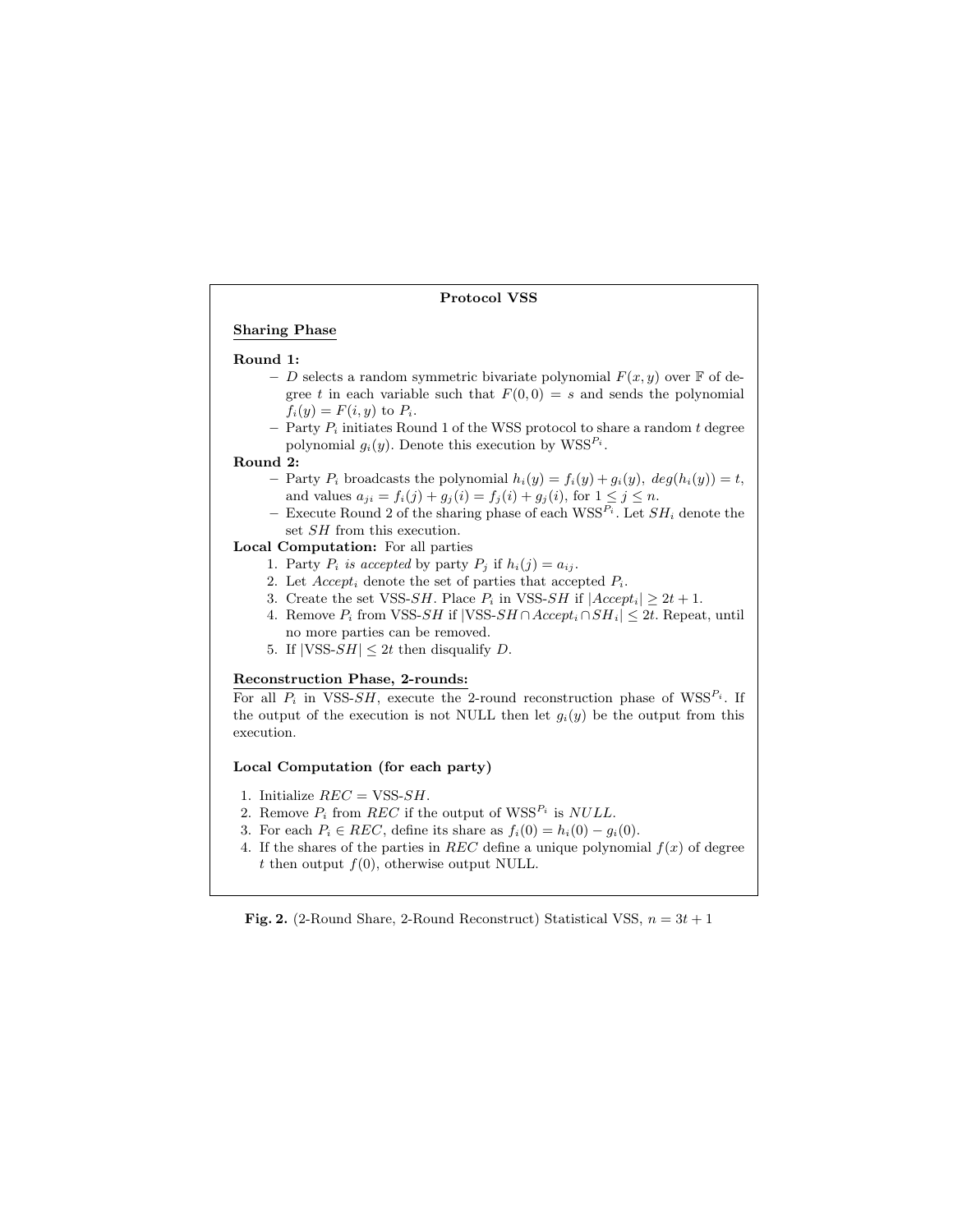immediately because, a faulty  $P_j$  in VSS- $SH$  whose reconstruction of WSS<sup> $P_j$ </sup> fails is removed from REC. Furthermore, with high probability, a sufficient number of shares belonging to the parties in REC will be reconstructed successfully (due to the properties of WSS) and thus the correct secret of D will be reconstructed.

What this implies is that we cannot guarantee that all parties in VSS-SH are honest. But we can ensure that if they eventually remain in  $REC$  then they have shared the proper values. And this is sufficient to guarantee the correctness of the protocol. We now proceed to prove this claim.

Since  $P_i$  is present in VSS-SH, we know that  $|Accept_i \cap SH_i| \geq 2t+1$ . This means that there are  $t + 1$  honest parties in this set. By the properties of WSS, this set of honest parties define the polynomial  $g_i(y)$  which  $P_j$  is committed to, at the end of the sharing phase of  $WSS^{P_j}$ . We now examine the polynomial  $h_j(y) - g_j(y)$  and show that it is equal to  $f_j(y)$ . The set of  $(t+1)$  honest parties in  $(Accept_j \cap SH_j)$  verified that the sum of the share  $f_i(j) = f_j(i)$  (which they received from D) and  $g_j(i)$  (which they received from  $P_j$ ), in fact lie on the polynomial  $h_i(y)$ . Moreover, the set of  $t+1$  shares, corresponding to these honest parties define the polynomial  $f_j(y)$ . Thus,  $h_j(y) - g_j(y) = f_j(y)$ . □

#### Lemma 5. Protocol VSS satisfies  $(1-\epsilon)$ -strong commitment property.

PROOF: If D is corrupted and does not get disqualified during the sharing phase, then VSS-SH is fixed at the end of sharing phase. Since VSS-SH  $\geq 2t + 1$ , it contains a set H of honest parties of size at least  $t+1$ . If  $f_i(y)$ 's corresponding to the parties H define a unique symmetric bivariate polynomial  $F^*(x, y)$  of degree t in x and y, then D's committed secret is  $s^* = F^*(0,0)$ . Otherwise,  $s^* = \text{NULL}$ . We show that in the reconstruction phase  $s^*$ . will be reconstructed.

It is easy to see that due to the WSS reconstruction properties, with high probability, all the honest parties in  $\mathcal{H} \subseteq \text{VSS-}SH$  will also be present in REC. We now divide our proof into two cases: (a)  $s^* \neq \text{NULL}$ : the proof for this case follows from the proof of Lemma 4 as this case is indistinguishable from the case when D is honest. (b)  $s^* = \text{NULL}$ : As  $\mathcal{H} \subseteq$  REC, during Step 4 of the reconstruction phase all parties will output NULL which is equal to  $s^*$ .  $\Box$ 

## Lemma 6. Protocol VSS satisfies perfect secrecy.

Proof: This proof is similar to the entropy based argument, used to prove the secrecy of 3 round perfect VSS protocol of [10].  $\Box$ 

**Theorem 3.** There exists an efficient 2-round share, 2-round reconstruct  $(3t +$  $1, t)$  statistical-VSS protocol.

As the reconstruction phase of the VSS protocol is simply the reconstruction phase of the WSS, we claim here as well, that the reconstruction phase can be collapsed into one round against a non-rushing adversary.

Theorem 4. If the adversary is non-rushing then there exists an efficient 2round share 1-round reconstruct  $(3t + 1, t)$  statistical-VSS protocol.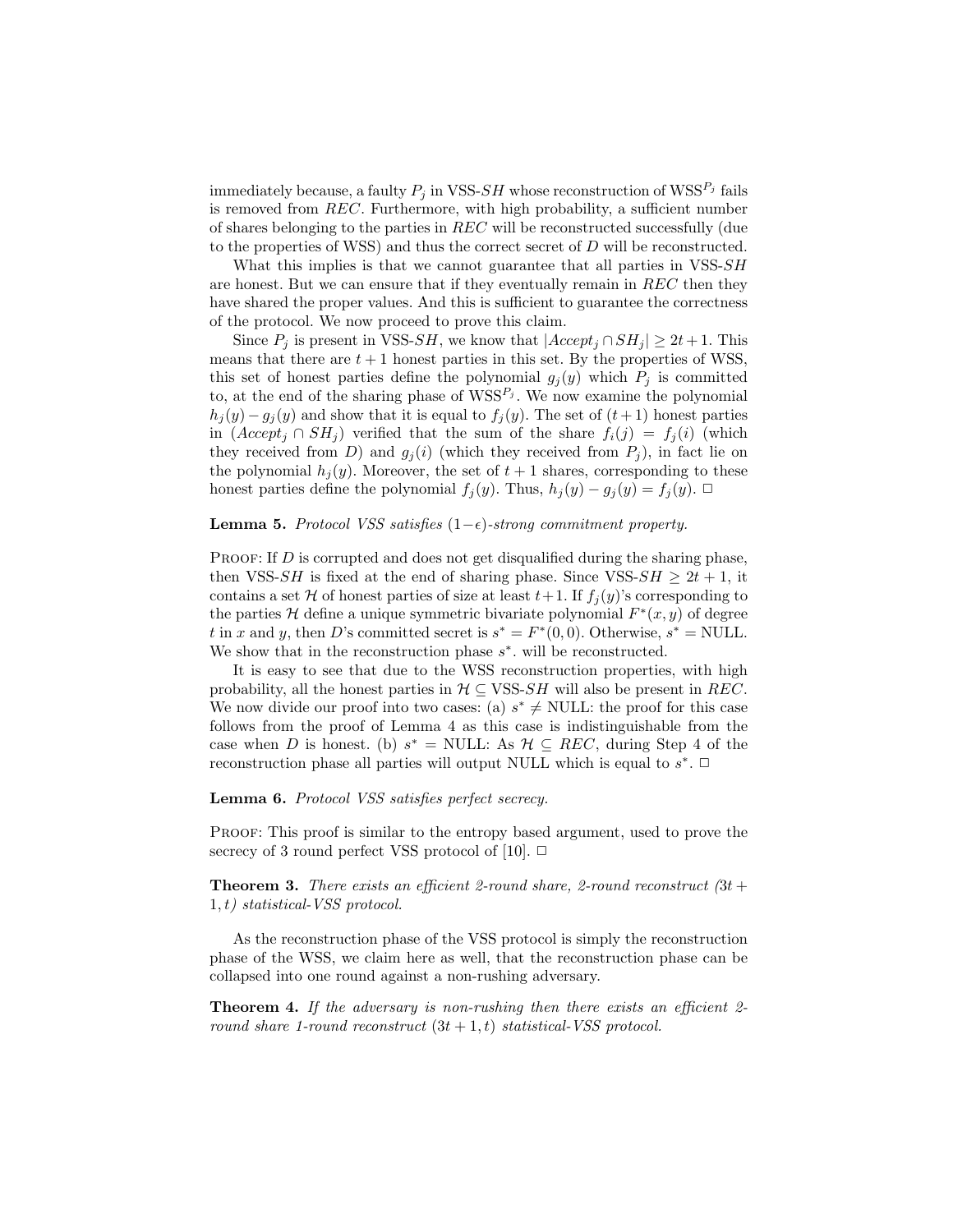We stress that in Protocol VSS,  $D$  can commit  $NULL$  at the end of the sharing phase. This makes Protocol VSS unsuitable for Multiparty Computation. It is an interesting problem to see whether there exists an efficient 2-round share,  $(3t + 1, t)$  statistical VSS protocol, which satisfies the stronger definition of VSS [13, 11], given in Section 2. In fact, if such a sharing exists then it would also imply that there is a one round reconstruction, as error correction can be used to interpolate the secret.

Statistical VSS with One Round of Broadcast: We now explain how Protocol VSS can be modified, so that the broadcast channel is used in only one round throughout the protocol, namely in the second round of the sharing phase. The reconstruction phase of the VSS protocol is simply the reconstruction phase of the WSS protocol. Moreover, in the previous section, we have seen how Protocol WSS can be modified, so as to have only one round of broadcast. Thus, if we can argue that the modified WSS is sufficient for the reconstruction of VSS, then we have a VSS protocol that does not use broadcast in the reconstruction phase. Examining the proof of the VSS protocol, we see that it is not mandatory that the set of shares, which the honest parties use in reconstruction is identical, but rather that it has a large enough intersection. As the shares of the honest parties provide this guarantee, it is irrelevant which shares of the faulty parties are included in the computation. Thus, by using the modified statistical WSS, we get a statistical VSS, with only one round of broadcast.

## 5 Lower Bounds

# 5.1 Lower Bound for 2-round statistical-VSS,  $n \leq 3t$

We now prove the optimality of our 2-round share  $(3t + 1, t)$  statistical VSS protocol, with respect to the resiliency.

**Theorem 5.** There is no 2-round share  $(n, t)$ -statistical-VSS protocol with  $n <$ 3t, irrespective of the number of rounds in the reconstruction phase.

In fact we prove the following stronger result from which the above theorem follows immediately.

**Theorem 6.** There is no 2-round share  $(n, t)$ -statistical-WSS protocol with  $n \leq$ 3t, irrespective of the number of rounds in the reconstruction phase.

To prove the above theorem, we use standard player partitioning arguments and prove the following:

**Lemma 7.** There is no 2-round share  $(3, 1)$ -statistical-WSS protocol, irrespective of the number of rounds in the reconstruction phase.

Before proceeding to prove the above lemma, we recall the following result:

**Lemma 8** ([11]). Let  $\psi$  be any r-round protocol, where  $r > 2$ . Then there exists an r-round protocol  $\bar{\psi}$  with the same number of parties and same properties (as  $\psi$ ), such that all messages in rounds 2,..., r of  $\overline{\psi}$  are broadcast messages.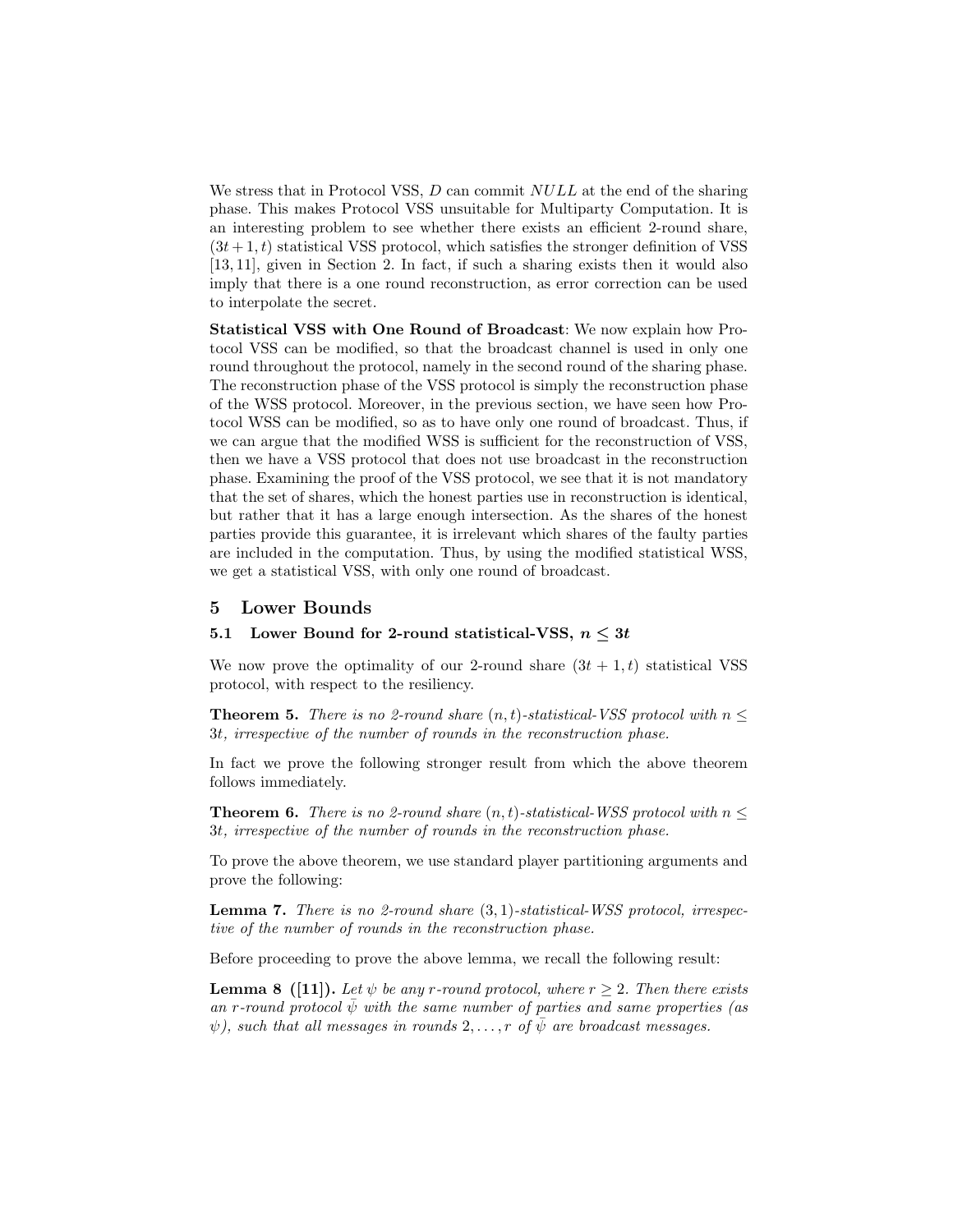We now prove Lemma 7 by contradiction. Let  $\Pi$  be a 2-round share  $(3,1)$  statistical WSS protocol, having  $r \geq 1$  rounds in the reconstruction phase. Let the three parties in  $\Pi$  be  $P_1, P_2$  and  $P_3$ , where  $P_1$  is the dealer  $(D)$ . We prove the lemma by constructing a sequence of executions of  $\Pi$  which allows to show that  $\Pi$  violates the  $(1-\epsilon)$ -weak commitment property. From Lemma 8, we can assume that in protocol  $\Pi$ , the private communication is done only in the first round, while in the remaining rounds, parties use only broadcast. The broadcasts done by  $P_2$  and  $P_3$  during first round of sharing phase will be independent of the messages received from  $D$  and hence can be ignored. Similarly, due to the secrecy property, the broadcast done by  $D$  during first round of sharing will be independent of the secret and can be ignored. Moreover, during first round of sharing phase, the private communication done between  $P_2, P_3$  will be independent of the secret. Also the private communication from  $P_2$  to  $P_1$  and from  $P_3$ to  $P_1$  will be independent of the secret.

We first consider the following two executions of  $\Pi$ , where  $D$  is honest:

- 1. In execution  $E_s$ , D shares the secret s. In the first round of the sharing phase, D defines the shares  $s_1, s_2, s_3$  and sends them to  $P_1, P_2$  and  $P_3$  respectively. In the second round of sharing, the parties broadcast  $B_1, B_2$  and  $B_3$  respectively. During the reconstruction phase, the parties broadcast messages  $C_{1,1}, C_{2,1}$  and  $C_{3,1}$  respectively in the first round. For  $i = 2, \ldots, r$ , in round i of the reconstruction phase, the parties broadcast the messages  $C_{1,i}, C_{2,i}$ and  $C_{3,i}$  respectively. As D is honest, due to correctness property of  $\Pi$ , the honest parties need to output s at the end of the reconstruction phase.
- 2. In execution  $E_{s^*}$ , D shares the secret  $s^*$  and defines the shares  $\bar{s}_1, s_2$  and  $\bar{s}_3$  respectively and gives them to  $P_1, P_2$  and  $P_3$  respectively. Note that due to the secrecy property of  $\Pi$ , such a sharing always exists. Given different randomness, we can have the broadcast messages in round two of the sharing phase be identical to  $B_1, B_2$  and  $B_3$  respectively. <sup>6</sup> The broadcasts in the reconstruction phase are as follows: note that  $P_2$ 's view is identical to its view in  $E_s$  up to this step and thus the first round messages of  $P_2$  in the reconstruction phase are the same as in  $E_s$  (i.e.,  $C_{2,1}$ ). The broadcast messages in the first round of reconstruction are  $\overline{C}_{1,1}, C_{2,1}$  and  $\overline{C}_{3,1}$  respectively. For  $i = 2, \ldots, r$ , in round i of the reconstruction phase, the parties broadcast the messages  $\bar{C}_{1,i}, \bar{C}_{2,i}$  and  $\bar{C}_{3,i}$  respectively. As D is honest, due to correctness property of  $\Pi$ , the honest parties need to output  $s^*$  at the end of the reconstruction phase.

Next we consider another execution of  $\Pi$ , namely  $E_s^*$ .

3. In  $E_s^*$ , D is honest and  $P_3$  is faulty. Here D's communication during the first round of sharing is the same as in  $E_s$  and the second round broadcast messages of the sharing phase are same as in  $E_s$ . However, during the reconstruction phase,  $P_3$  gets corrupted. In the first round of reconstruction,

 $6$  If this is not so, then it implies that  $B_1, B_2$  and  $B_3$  could be generated only for the shares  $s_1, s_2$  and  $s_3$  and a specific randomness, which violates the secrecy condition of protocol Π.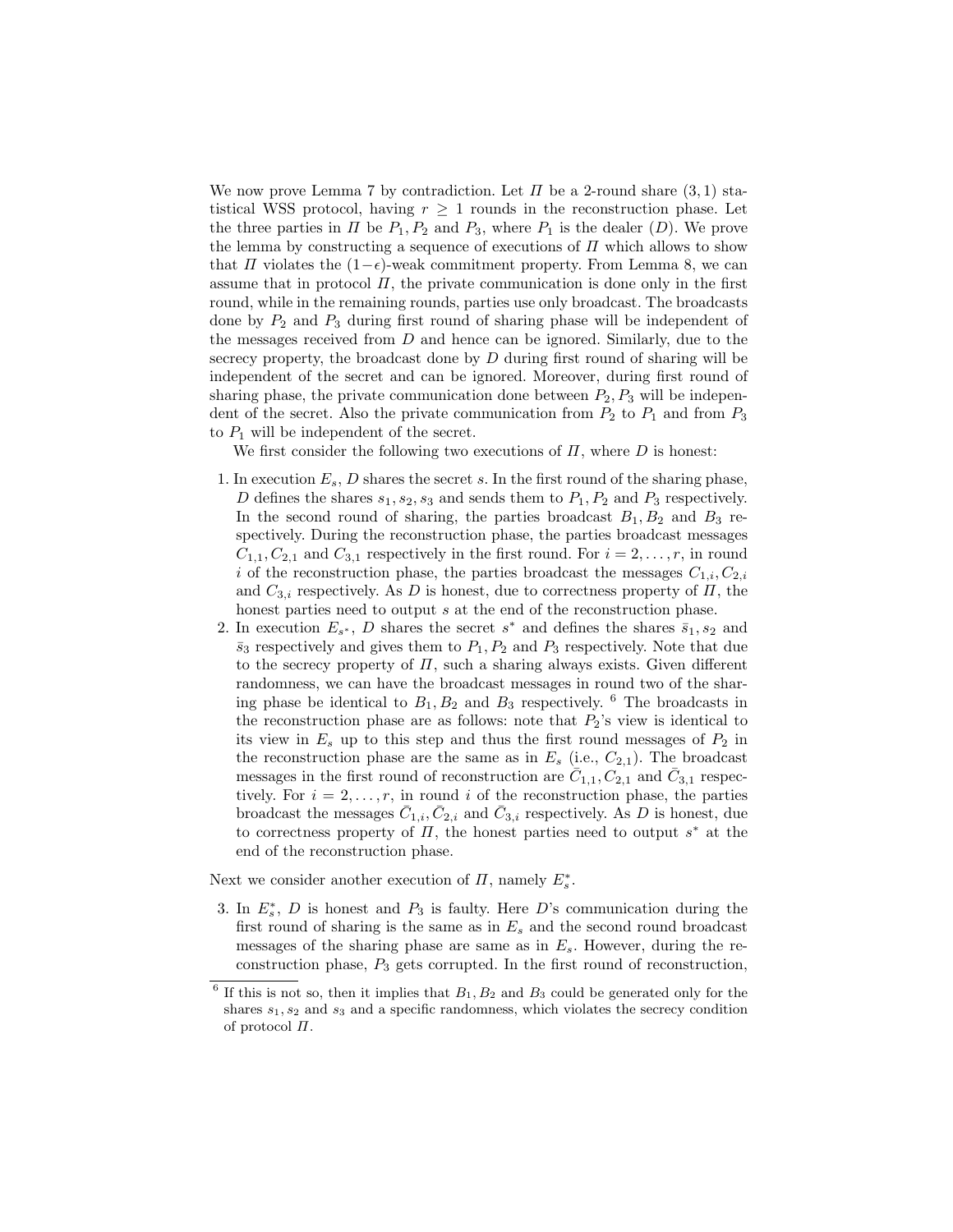$P_3$  broadcasts the message  $\bar{C}_{3,1}$  (as if he is in execution  $E_{s^*}$ ), while  $P_1$  and  $P_2$  broadcasts  $C_{1,1}$  and  $C_{2,1}$  respectively, as in  $E_s$ . For  $i = 2, \ldots, r$ , in round i of the reconstruction phase, the parties broadcast the messages  $C'_{1,i}, C'_{2,i}$ and  $C'_{3,i}$  respectively. As D is honest, due to correctness property of  $H$ , the honest parties need to output  $s$  at the end of the reconstruction phase.

Finally, we consider another execution E of  $\Pi$ , where  $D (= P_1)$  is corrupted.

- 4. In  $E$ , during first round of the sharing phase,  $D$  gives to parties  $P_2$  and  $P_3$ the shares  $s_2$  and  $\bar{s}_3$  respectively. Due to different randomness, the broadcast messages in the second round of the sharing phase are  $B_1, B_2$  and  $B_3$ respectively. During the reconstruction phase, in the first round,  $P_2$  broadcasts  $C_{2,1}$  as its view at this point is identical to that in the execution  $E_s$ , and  $P_3$  broadcasts  $\bar{C}_{3,1}$  as its view is identical to the one in  $E_{s^*}$ . Now  $P_1$  can behave in one of the two ways:
	- 4.1  $P_1$  behaves as if he is in the reconstruction phase of execution  $E_{s^*}$  and broadcasts  $\bar{C}_{1,i}$  in  $i^{th}$  round of the reconstruction phase for  $i = 1, \ldots, r$ . Thus the view of  $P_2$  and  $P_3$  at the end of the first round of reconstruction is identical to the view in  $E_{s^*}$ . Hence, for  $i = 2, \ldots, r$ ,  $P_2$ 's and  $P_3$ 's broadcasts in the  $i^{th}$  round of the reconstruction will be the same as in  $E_{s^*}$ . Thus at the end of the reconstruction phase, the view of  $P_2$  and  $P_3$ will be same as in  $E_{s^*}$  and thus they will reconstruct  $s^*$ .
	- 4.2  $P_1$  behaves as if he is in the reconstruction phase of execution  $E_s^*$  and broadcasts  $C_{1,1}$  during first round of the reconstruction phase and  $C'_{1,i}$ during  $i^{th}$  round of reconstruction phase for  $i = 2, \ldots, r$ . Now the views of  $P_2$  and  $P_3$  will be the same as in  $E_s^*$  at the end of the first round of reconstruction. Using the same arguments as in 4.1 we have that the subsequent rounds of the reconstruction phase will also be the same as in  $E_s^*$ , and thus at the end of the reconstruction phase, the parties will output s.

Thus we have shown that a corrupted  $D$  can always force during the reconstruction phase the output of the protocol to be one of two secrets, thus violating the weak commitment property. From the above proof, we conclude that there does not exist a 2-round share  $(3t, t)$  statistical WSS and hence such a statistical VSS protocol, with any number of rounds in the reconstruction phase.  $\Box$ 

#### 5.2 Lower Bound for 1-Round statistical-VSS

We now derive a non-trivial lower bound on the fault tolerance of any 1-round share statistical VSS (with any number of rounds in reconstruction).

**Theorem 7.** 1-round share statistical-VSS is possible iff  $((t = 1)$  and  $(n \ge 4))$ , irrespective of the number of rounds in reconstruction.

PROOF: The impossibility of 1-round share  $(3,1)$  statistical VSS with any number of rounds in reconstruction, follows from Theorem 5. Now we show that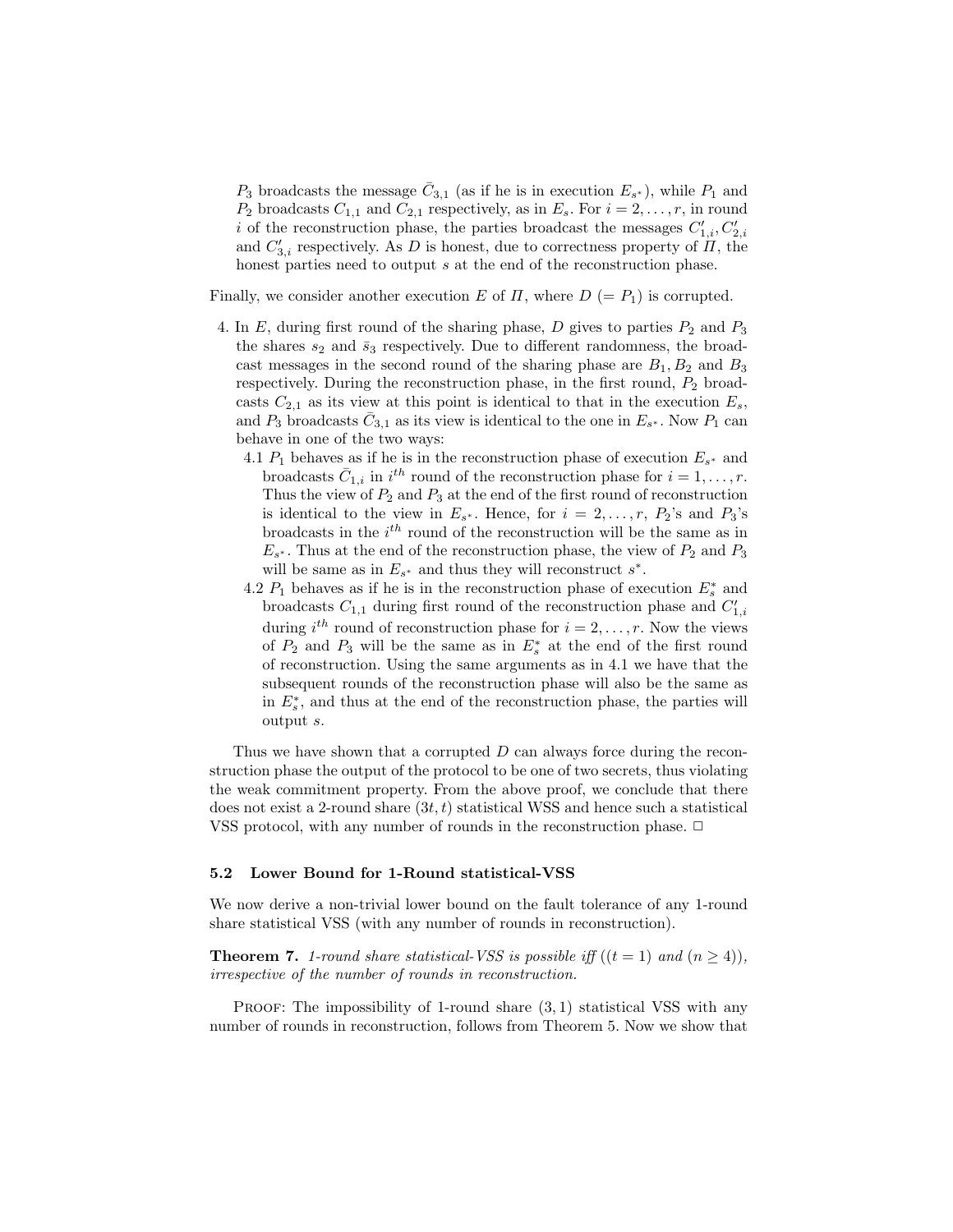for  $t \geq 2$  there does not exist any 1-round share  $(n, t)$  statistical VSS protocol with  $n \geq 4$ , irrespective of the number of rounds in the reconstruction phase. We prove the above the statement assuming  $t = 2$ .

To prove the above claim, we use a hybrid argument. More specifically, we assume that  $\Pi$  is a 1-round share  $(n, 2)$  statistical VSS with  $n \geq 4$ , with any number of rounds in the reconstruction phase. Without loss of generality, let the n parties in  $\Pi$  be denoted by  $P_1, \ldots, P_n$  with D being any of these n parties, other than  $P_1$ . Before proceeding further, we make the following claim:

*Claim.* In any execution of  $\Pi$ , the messages broadcast by  $D$  and other parties during sharing phase will be independent of the secret. Moreover, private communication between any two honest parties (excluding the ones done from D to the parties) during the sharing phase, will be independent of the messages received from D during the sharing phase.

PROOF: From the secrecy property of  $\Pi$ , any message broadcasted by  $D$  during the sharing phase should be independent of the secret. Also, since  $\Pi$  has only one round in the sharing phase, the messages exchanged between any two honest parties (excluding the ones given by  $D$  to the parties) and the messages broadcasted by the parties during the sharing phase, will be independent of the messages that the parties have received from D during the sharing phase.  $\Box$ 

Based on the above claim, we can simply ignore the broadcast done by D and the parties during the sharing phase. We can also ignore all private communication between any two parties (excluding the ones done from  $D$  to the parties) during the sharing phase and concentrate only on the messages which are privately communicated by  $D$  to the the parties. Thus, without loss of generality, any execution of protocol  $\Pi$  will have the following form:

- (Sharing Phase): D, on having a secret Sec, generates messages  $Msg_1, \ldots, Msg_n$ and privately communicates  $Msg_i$  to party  $P_i$ . Since  $\Pi$  is a 1-round share VSS, the sharing phase will take only one round.
- (Reconstruction Phase): This may take several rounds. At the end of the reconstruction phase, each party outputs some secret.

Now consider an execution of  $\Pi$ , where an *honest*  $D$ , on input secret  $s$ , generates  $(\alpha_1, \ldots, \alpha_n)$  during sharing phase and privately communicates  $\alpha_i$  to  $P_i$ . Now from the correctness property of  $\Pi$ , this distribution of messages should output s at the end of the reconstruction phase. We now prove the following claim:

*Claim.* Any execution of  $\Pi$ , where  $D$  (honest or corrupted) generates and distributes  $\alpha_1, \ldots, \alpha_{n-1}, \beta_n$  (for any  $\beta_n$ ) during the sharing phase, should output the secret s at the end of the reconstruction phase.

PROOF: If  $\beta_n = \alpha_n$ , then the claim is true. Let  $\beta_n \neq \alpha_n$ , we prove the claim by contradiction. More specifically, let the distribution of messages  $\alpha_1, \ldots, \alpha_{n-1}, \beta_n$ outputs secret  $s' \neq s$  during the reconstruction phase. Now consider another execution of  $\Pi$ , where  $D$  is corrupted and distributes  $\alpha_1, \ldots, \alpha_n$  during the sharing phase. During the reconstruction phase, the adversary corrupts  $P_n$  and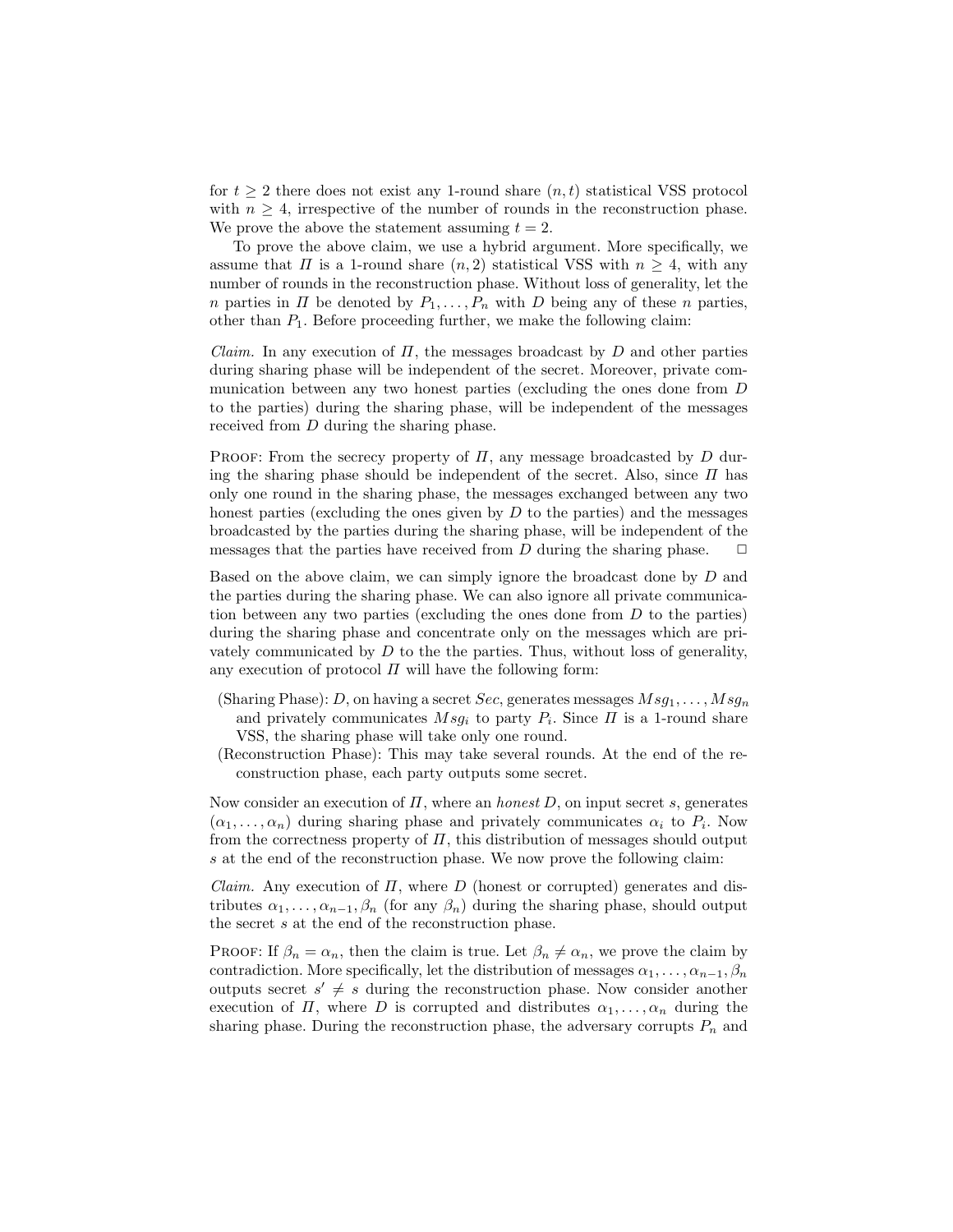asks him to behave as if  $P_n$  has received either  $\alpha_n$  or  $\beta_n$ . Accordingly, either s or  $s'$  will be reconstructed at the end of the reconstruction phase. This violates the commitment property of  $\Pi$ , which is a contradiction. Hence distribution of the messages  $\alpha_1, \alpha_2, \ldots, \alpha_{n-1}, \beta_n$  (for any  $\beta_n$ ) during the sharing phase, should output the secret s at the end of the reconstruction phase.  $\Box$ 

Now using similar arguments as in the above claim, we can prove the following lemma:

**Lemma 9.** Any execution of  $\Pi$ , where  $D$  (honest or corrupted) generates and distributes  $\alpha_1, \beta_2, \ldots, \beta_n$  (for any  $\beta_2, \ldots, \beta_n$ ) during the sharing phase, should output the secret s at the end of the reconstruction phase.

Finally the above lemma clearly shows a violation of the secrecy property of  $\Pi$ because it states that any execution, where D gives message  $\alpha_1$  to  $P_1$  will always output the secret  $s$  at the end of the reconstruction phase. So if  $D$  is honest and adversary passively corrupts  $P_1$  in such an execution, he will come to know that the shared secret is s, which is a violation of the secrecy property. Theorem 7 now follows from the above discussion.  $\Box$ 

Note that the above proof does not hold for WSS due to the fact that WSS requires only weak commitment, this prevents the argument that all sequences of messages sent to the parties need to be reconstructed to the same secret. In fact we can design a 1-round share, 2-round reconstruct  $(3t + 1, t)$  statistical WSS protocol (see Appendix A.)

We provide without proof a Statistical VSS, 1-Round Sharing for  $n = 4, t = 1$ . Proofs are provided in the full version [15].

## Sharing Phase

D selects: A random polynomial  $f(x)$  over F of degree 1, such that  $f(0) = s$ . For  $i, 2 \leq i \leq 4$  the dealer chooses and sends to  $P_i$  the following:

- 1. A random polynomial  $f_i(x)$  over  $\mathbb{F}$ ,  $deg(f_i) = 1$  and  $f_i(0) = f(i)$ .
- 2. Random non-zero element from  $\mathbb{F}$ , denoted by  $\alpha_i$ .
- 3.  $v_{ji} = f_j(\alpha_i)$  for  $2 \leq j \leq 4$ .

**Reconstruction Phase, 2-rounds:**  $D(P_1)$  is not allowed to participate

**Round 1:** Each  $P_i$  broadcasts  $f'_i(x)$ , for  $2 \leq i \leq 4$ . **Round 2:** For  $2 \leq i \leq 4$ ,  $P_i$  broadcasts the evaluation point  $\alpha'_i$  and the values  $v'_{ji}$ , for  $2 \leq j \leq 4$ .

Local Computation (by each party except  $P_1$ ):

- 1. party  $P_i \in \mathcal{P} \setminus \{P_1\}$  is *confirmed* if there exists a  $P_j \in \mathcal{P} \setminus \{P_1, P_i\}$  for which  $f_i'(\alpha'_j) = v'_{ij}.$
- 2. If the  $f_i'(0)$ s corresponding to the set of confirmed parties define a polynomial  $f(x)$  of degree one then output  $f(0)$  otherwise output NULL.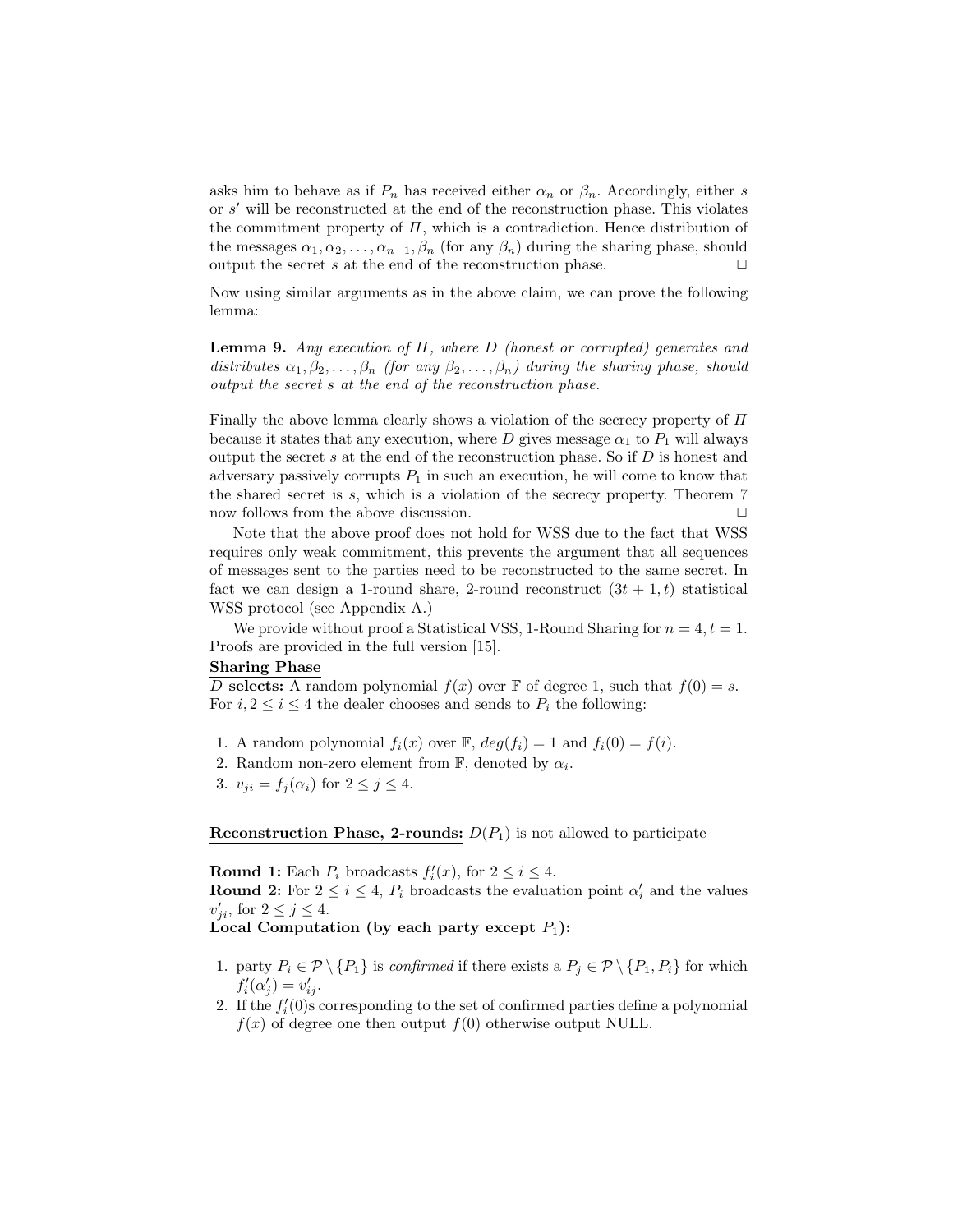## Open Problems

This paper leaves an interesting open problem: What is the lower bound on the total number of rounds in VSS, i.e. sharing plus reconstruction? This problem is also closely connected to the question of whether we can design a 2-round statistical VSS protocol which satisfies the strong VSS definition. Such a protocol would immediately result in a total of 3-round VSS protocol.

Acknowledgments: We would like to thank the anonymous refrees of CRYPTO 2009 for several helpful suggestions.

#### References

- 1. M. Ben-Or, S. Goldwasser, and A. Wigderson. Completeness Theorems for Non-Cryptographic Fault-Tolerant Distributed Computation. STOC, pg 1–10, 1988.
- 2. D. Chaum, C. Crpeau, and I. Damgård. Multiparty Unconditionally Secure Protocols. In FOCS, pages 11–19, 1988.
- 3. B. Chor, S. Goldwasser, S. Micali, and B. Awerbuch. Verifiable Secret Sharing and Achieving Simultaneity in the Presence of Faults. In STOC, pages 383–395, 1985.
- 4. R. Cramer, I. Damgård, and S. Dziembowski. On the Complexity of Verifiable Secret Sharing and Multiparty Computation. In STOC, pages 325–334, 2000.
- 5. R. Cramer, I. Damgård, S. Dziembowski, M. Hirt, and T. Rabin. Efficient Multiparty Computations Secure Against an Adaptive Adversary. In EUROCRYPT, pages 311–326, 1999.
- 6. R. Cramer, I. Damgård, and U. M. Maurer. General Secure Multi-Party Computation from Any Linear Secret-Sharing Scheme. EUROCRYPT'00, pg 316–334.
- 7. D. Dolev, C. Dwork, O. Waarts, and M. Yung. Perfectly Secure Message Transmission. JACM, 40(1):17–47, 1993.
- 8. C. Dwork. Strong Verifiable Secret Sharing. In WDAG, pages 213–227, 1990.
- 9. P. Feldman. A Practical Scheme for Non-Interactive Verifiable Secret Sharing. In FOCS, pages 427–437, 1987.
- 10. M. Fitzi, J. Garay, S. Gollakota, C. Pandu Rangan, and K. Srinathan. Round-Optimal and Efficient Verifiable Secret Sharing. In TCC, pages 329–342, 2006.
- 11. R. Gennaro, Y. Ishai, E. Kushilevitz, and T. Rabin. The Round Complexity of Verifiable Secret Sharing and Secure Multicast. In STOC, pages 580–589, 2001.
- 12. O. Golderich, S. Micali, and A. Wigderson. How to Play a Mental Game– a Completeness Theorem for Protocols with Honest Majority. STOC'87, pg 218– 229.
- 13. O. Goldreich. Secure Multiparty Computation. www.wisdom.weizman.ac.il/∼oded/pp.html, 2007.
- 14. J. Katz, C. Koo, and R. Kumaresan. Improving the Round Complexity of VSS in Point-to-Point Networks. Cryptology ePrint 2007/358. Also in ICALP 2008.
- 15. A. Patra, A. Choudhary, T. Rabin and C. Pandu Rangan. The Round Complexity of Verifiable Secret Sharing Revisited. Cryptology ePrint 2008/172.
- 16. T. P. Pedersen. Non-Interactive and Information-Theoretic Secure Verifiable Secret Sharing. In CRYPTO, pages 129–140, 1991.
- 17. T. Rabin. Robust Sharing of Secrets When the Dealer is Honest or Cheating. J. ACM, 41(6):1089–1109, 1994.
- 18. T. Rabin and M. Ben-Or. Verifiable Secret Sharing and Multiparty Protocols with Honest Majority. In STOC, pages 73–85, 1989.
- 19. A. Shamir. How to Share a Secret. Comm. of the ACM, 22(11):612–613, 1979.
- 20. M. Tompa and H. Woll. How to Share a Secret with Cheaters. In CRYPTO, pages 261–265, 1986.